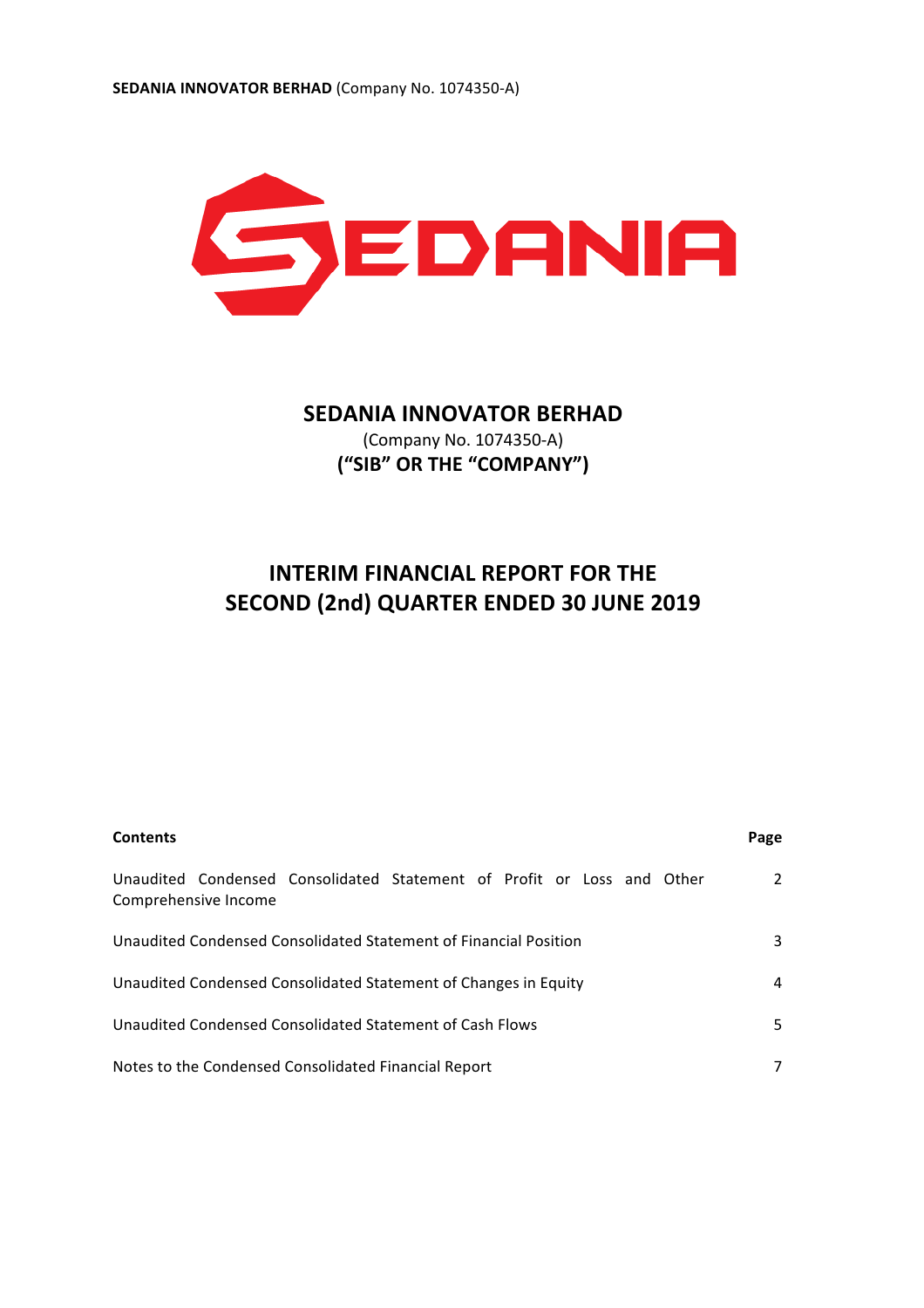# UNAUDITED CONDENSED CONSOLIDATED STATEMENT OF PROFIT OR LOSS AND OTHER **COMPREHENSIVE INCOME FOR THE SECOND** (2<sup>nd</sup>) QUARTER ENDED 30 JUNE 2019

|                                                                                                                         | <b>Quarter Ended</b> |                |                | <b>Year-To-Date Ended</b> |                |                |
|-------------------------------------------------------------------------------------------------------------------------|----------------------|----------------|----------------|---------------------------|----------------|----------------|
|                                                                                                                         | 30 June              | 30 June        |                | 30 June                   | 30 June        |                |
|                                                                                                                         | 2019                 | 2018           | <b>Changes</b> | 2019                      | 2018           | <b>Changes</b> |
|                                                                                                                         | <b>RM'000</b>        | <b>RM'000</b>  | %              | <b>RM'000</b>             | <b>RM'000</b>  | %              |
|                                                                                                                         |                      |                |                |                           |                |                |
| Revenue                                                                                                                 | 2,866                | 2,327          | 23             | 5,794                     | 8,183          | (29)           |
| Other income                                                                                                            | 2,374                | 347            | >100           | 3,022                     | 755            | >100           |
| Administration expenses                                                                                                 | (4, 334)             | (3, 150)       | (38)           | (7, 259)                  | (9, 356)       | 22             |
| Profit / (Loss) from operations                                                                                         | 906                  | (476)          | >100           | 1,557                     | (418)          | >100           |
| Finance costs                                                                                                           | (23)                 | (8)            | (50)           | (44)                      | (16)           | ( > 100)       |
| Profit / (Loss) before taxation                                                                                         | 883                  | (484)          | >100           | 1,513                     | (434)          | >100           |
| Taxation                                                                                                                | (129)                | (210)          | 39             | (258)                     | (237)          | (9)            |
| Net profit / (loss) for the period,<br>representing total comprehensive                                                 |                      |                |                |                           |                |                |
| income / (loss)                                                                                                         | 754                  | (694)          | >100           | 1,255                     | (671)          | >100           |
| NET PROFIT / (LOSS) ATTRIBUTABLE TO:<br>- Owners of the parent<br>- Non-controlling interests                           | 754                  | (694)          | >100           | 1,255                     | (671)          | >100           |
|                                                                                                                         | 754                  | (694)          | >100           | 1,255                     | (671)          | >100           |
| TOTAL COMPREHENSIVE INCOME / (LOSS)<br><b>ATTRIBUTABLE TO:</b><br>- Owners of the parent<br>- Non-controlling interests | 754<br>754           | (694)<br>(694) | >100<br>>100   | 1,255<br>1,255            | (671)<br>(671) | >100<br>>100   |
|                                                                                                                         |                      |                |                |                           |                |                |
| Weighted average number of ordinary<br>shares ('000)                                                                    | 243,921              | 225,806        | 8              | 234,914                   | 225,806        | 4              |
| Earnings per share attributable to<br>owners of the parent (Sen):                                                       |                      |                |                |                           |                |                |
| - Basic                                                                                                                 | 0.310                | (0.307)        | >100           | 0.535                     | (0.297)        | ( > 100)       |
| - Diluted                                                                                                               | 0.307                | (0.307)        | >100           | 0.531                     | (0.297)        | ( > 100)       |

(The condensed consolidated statement of profit or loss and other comprehensive income should be read in conjunction with the audited financial statements for the year ended 31 December 2018 and the accompanying explanatory notes attached to this interim financial report.)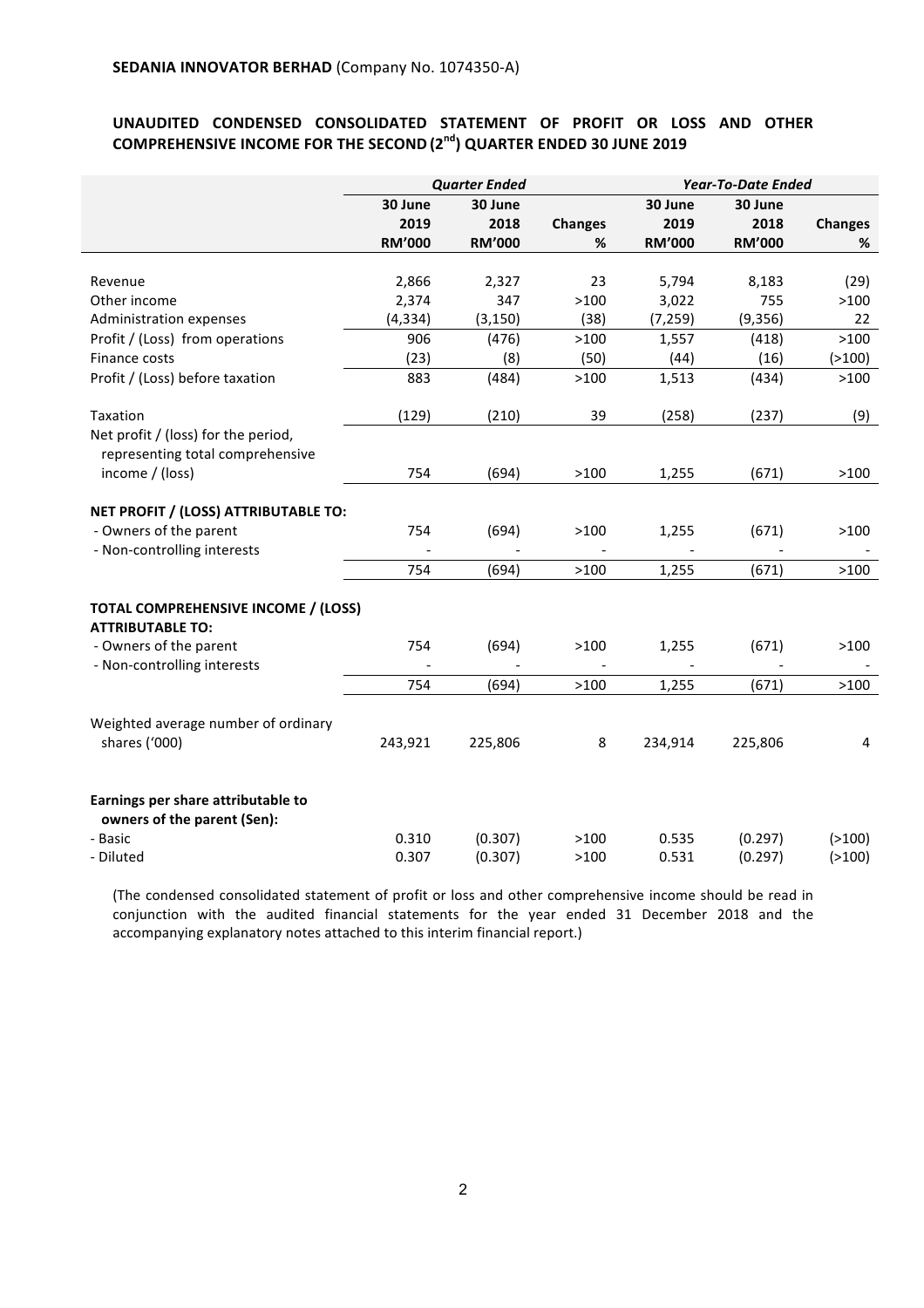# **UNAUDITED CONDENSED CONSOLIDATED STATEMENT OF FINANCIAL POSITION AS AT 30 JUNE 2019**

|                                                         | <b>Unaudited</b><br>as at<br>30 June 2019<br><b>RM'000</b> | <b>Audited</b><br>as at<br>31 December 2018<br><b>RM'000</b> |
|---------------------------------------------------------|------------------------------------------------------------|--------------------------------------------------------------|
| <b>ASSETS</b><br><b>NON-CURRENT ASSET</b>               |                                                            |                                                              |
| Property, plant and equipment                           | 2,327                                                      | 2,821                                                        |
| Lease receivables                                       | 3,687                                                      | 3,687                                                        |
| Deferred Tax Asset                                      | 432                                                        | 432                                                          |
|                                                         | 6,446                                                      | 6,940                                                        |
|                                                         |                                                            |                                                              |
| <b>CURRENT ASSETS</b>                                   |                                                            |                                                              |
| Receivables, deposit & prepayments<br>Lease receivables | 12,073<br>2,421                                            | 12,212<br>584                                                |
| Right-of-use assets                                     | 429                                                        |                                                              |
| Inventory                                               | 1                                                          | 6                                                            |
| Short term funds                                        | 8,734                                                      | 11,219                                                       |
| Cash and bank balances                                  | 3,440                                                      | 1,977                                                        |
| <b>Current Tax Asset</b>                                | 230                                                        | 230                                                          |
|                                                         | 27,328                                                     | 26,228                                                       |
| <b>TOTAL ASSETS</b>                                     | 33,774                                                     | 33,168                                                       |
|                                                         |                                                            |                                                              |
| <b>EQUITY</b>                                           |                                                            |                                                              |
| Share capital                                           | 44,557                                                     | 42,005                                                       |
| Reserves                                                | (14, 347)                                                  | (15, 679)                                                    |
| Equity attributable to owners of the parent             | 30,210                                                     | 26,326                                                       |
| <b>TOTAL EQUITY</b>                                     | 30,210                                                     | 26,326                                                       |
| <b>NON-CURRENT LIABILITIES</b>                          |                                                            |                                                              |
| <b>Bank borrowing</b>                                   | 469                                                        | 509                                                          |
| Hire purchase payables                                  | 404                                                        | 460                                                          |
| Deferred tax liabilities                                | 2                                                          | 2                                                            |
|                                                         | 875                                                        | 971                                                          |
| <b>CURRENT LIABILITIES</b>                              |                                                            |                                                              |
| Payables, accruals & other current liabilities          | 2,294                                                      | 5,470                                                        |
| Hire purchase payables                                  | 119                                                        | 125                                                          |
| <b>Bank borrowing</b>                                   | 74                                                         | 74                                                           |
| <b>Current tax liabilities</b>                          | 202                                                        | 202                                                          |
|                                                         | 2,689                                                      | 5,871                                                        |
| <b>TOTAL LIABILITIES</b>                                | 3,564                                                      | 6,842                                                        |
| <b>TOTAL EQUITY AND LIABILITIES</b>                     | 33,774                                                     | 33,168                                                       |
| <b>NET ASSETS PER SHARE (Sen)</b>                       | 12.16                                                      | 11.66                                                        |

(The condensed consolidated statement of profit or loss and other comprehensive income should be read in conjunction with the audited financial statements for the year ended 31 December 2018 and the accompanying explanatory notes attached to this interim financial report.)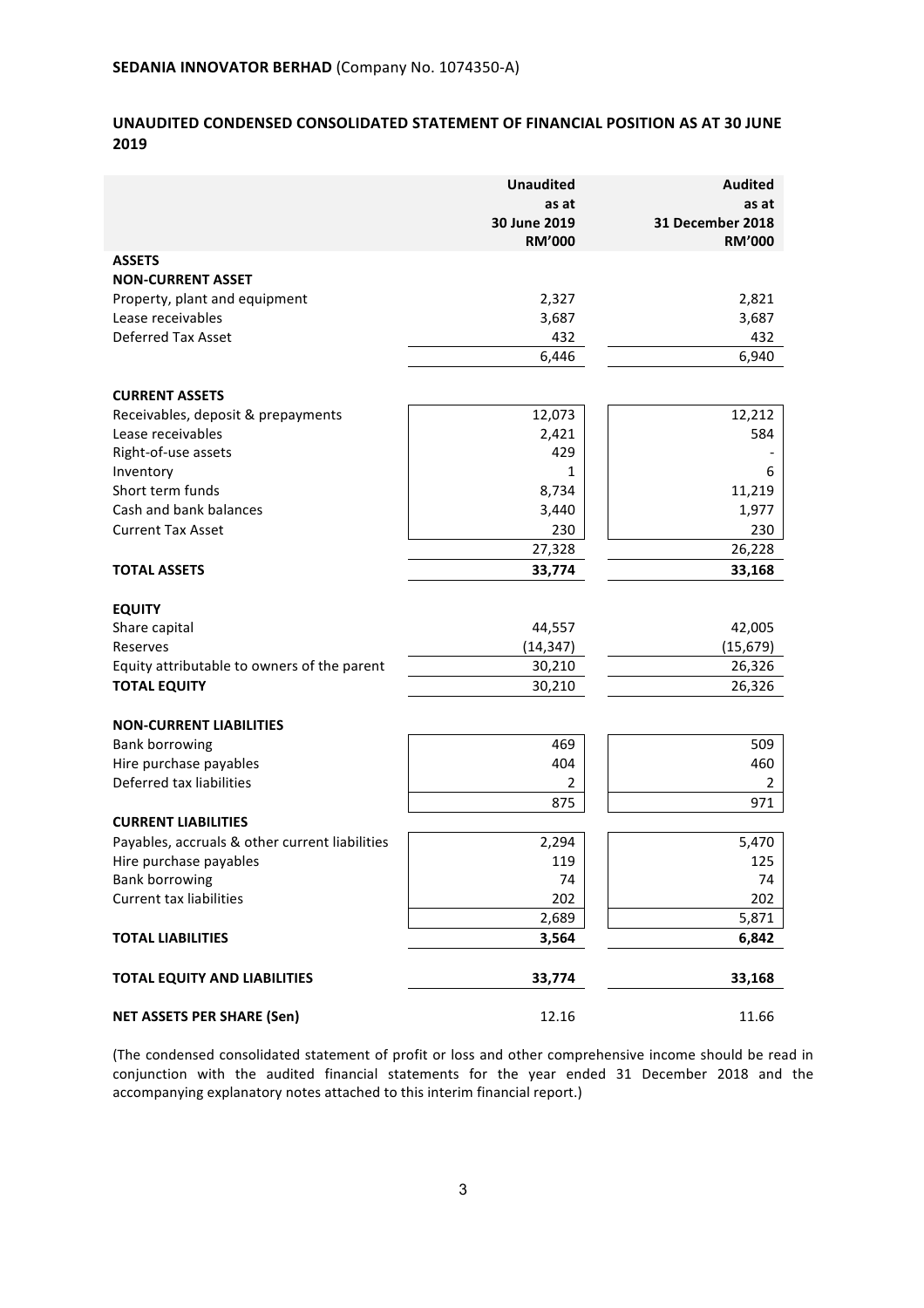|                                                                     |               |               | -Non-Distributable----------------> | <b>Distributable</b>       |                     |                     |
|---------------------------------------------------------------------|---------------|---------------|-------------------------------------|----------------------------|---------------------|---------------------|
|                                                                     | <b>Share</b>  | <b>Share</b>  |                                     | <b>ESOS</b> Reorganisation | <b>Retained</b>     | <b>Total Equity</b> |
|                                                                     | Capital       | Premium       | <b>Reserve</b>                      | <b>Reserve</b>             | Profits /<br>(Loss) |                     |
|                                                                     | <b>RM'000</b> | <b>RM'000</b> | <b>RM'000</b>                       | <b>RM'000</b>              | <b>RM'000</b>       | <b>RM'000</b>       |
| Current year-to-date ended<br>30 June 2019                          |               |               |                                     |                            |                     |                     |
| Balance as at 1 January 2019 <sup>1</sup>                           | 42,005        |               | 83                                  | (10, 853)                  | (4,909)             | 26,326              |
| Net profit for the period                                           |               |               |                                     |                            | 1,255               | 1,255               |
| <b>Transactions with owners:</b>                                    |               |               |                                     |                            |                     |                     |
| <b>Issuance of shares</b>                                           | 2,552         |               |                                     |                            |                     | 2,552               |
| Share options vested under<br><b>ESOS</b>                           |               |               | 77                                  |                            |                     | 77                  |
| Balance as at 30 June 2019                                          | 44,557        |               | 160                                 | (10, 853)                  | (3,654)             | 30,210              |
| <b>Preceding year</b><br>corresponding period ended<br>30 June 2018 |               |               |                                     |                            |                     |                     |
| Balance as at 1 January 2018,<br>as previously reported             | 42,005        |               |                                     | (10, 853)                  | 1,577               | 32,729              |
| Adjustments on initial<br>application of MFRS $9^2$                 |               |               |                                     |                            | (2, 129)            | (2, 129)            |
| Balance as at 1 January 2018,<br>as restated                        | 42,005        |               |                                     | (10, 853)                  | (552)               | 30,600              |
| Net loss for the period                                             |               |               |                                     |                            | (671)               | (671)               |
| Balance as at 30 June 2018                                          | 42,005        |               |                                     | (10, 853)                  | (1, 223)            | 29,929              |

# **UNAUDITED CONDENSED CONSOLIDATED STATEMENT OF CHANGES IN EQUITY FOR THE SECOND (2nd) QUARTER ENDED 30 JUNE 2019**

(The condensed consolidated statement of profit or loss and other comprehensive income should be read in conjunction with the audited financial statements for the year ended 31 December 2018 and the accompanying explanatory notes attached to this interim financial report.)

- Note: <sup>1</sup> The Group has adopted MFRS 16 on 1 January 2019. Under the transition method elected, comparative figure was not restated. The Group recognised lease liabilities in the statement of financial position based on the remaining payment obligations from existing operating lease which was discounted using the incremental borrowing rate; and opted for measure the right-of-use assets at an amount equal to the lease liabilities, adjusted by the amount of the prepaid or accrued lease payments. Accordingly, there is no impact to the accumulated losses of the Group as at 1 January 2019.
- Note:<sup>2</sup> The Group has adopted MFRS 15 and MFRS 9 on 1 January 2018. Under the transition method selected, cumulative impacts arising from the adoption of the new standards were adjusted to the retained profits of the Group as at 1 January 2018.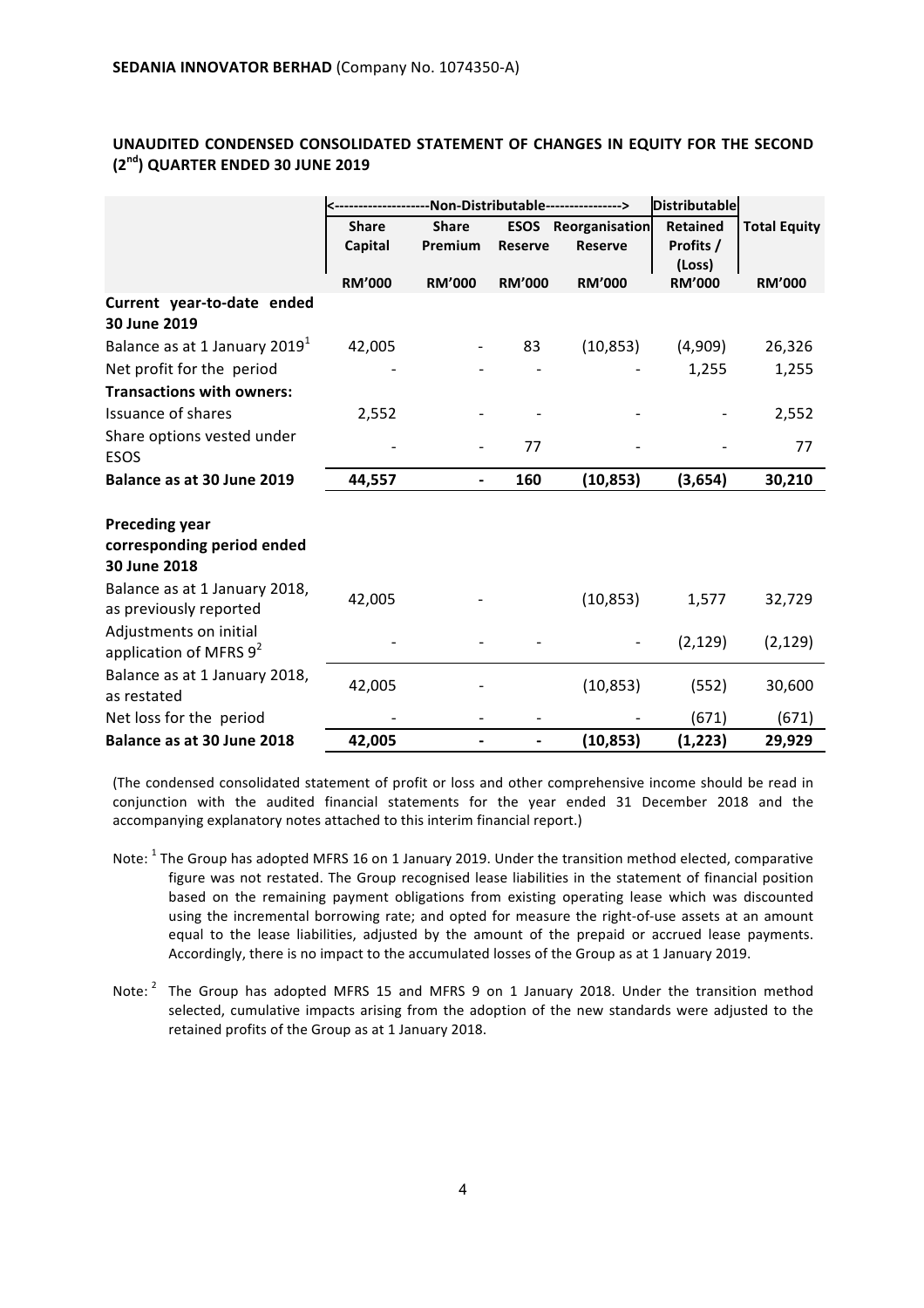# UNAUDITED CONDENSED CONSOLIDATED STATEMENT OF CASH FLOWS FOR THE SECOND  $(2^{nd})$ **QUARTER ENDED 30 JUNE 2019**

|                                                           | <b>Current</b><br>year to date<br>30 June<br>2019<br><b>RM'000</b> | Preceding<br>year to date<br>30 June<br>2018<br><b>RM'000</b> |
|-----------------------------------------------------------|--------------------------------------------------------------------|---------------------------------------------------------------|
| <b>CASH FLOWS FROM OPERATING ACTIVITIES</b>               |                                                                    |                                                               |
| Profit / (Loss) before taxation<br>Adjustments for:       | 1,513                                                              | (434)                                                         |
| Depreciation of property, plant and equipment             | 508<br>88                                                          | 563                                                           |
| Depreciation of right-of-use assets                       | 77                                                                 |                                                               |
| <b>ESOS Expenses</b>                                      | 45                                                                 | 16                                                            |
| Interest expense                                          |                                                                    |                                                               |
| Income distribution received from short term funds        | (195)                                                              | (234)                                                         |
| Interest from finance lease                               | (464)                                                              | (455)                                                         |
| Unrealised gain on foreign exchange                       |                                                                    | (123)                                                         |
| Impairment loss on receivables                            | 188                                                                | 9                                                             |
| Reversal of impairment loss on receivables                | (1, 227)                                                           |                                                               |
| Operating profit / (loss) before working capital changes  | 533                                                                | (658)                                                         |
| Changes in working capital:                               |                                                                    |                                                               |
| Trade and other receivables                               | 1,214                                                              | 2,258                                                         |
| Inventory                                                 | 5                                                                  | 7                                                             |
| Lease receivables                                         | (1, 410)                                                           | 584                                                           |
| Trade and other payables                                  | (2,042)                                                            | (1,216)                                                       |
|                                                           | (2, 233)                                                           | 1,633                                                         |
| Cash (used in) / generated from operations                | (1,700)                                                            | 975                                                           |
| Tax paid                                                  | (258)                                                              | (237)                                                         |
| NET CASH (USED IN) / GENERATED FROM OPERATING             |                                                                    |                                                               |
| <b>ACTIVITIES</b>                                         | (1,958)                                                            | 738                                                           |
| <b>CASH FLOWS FROM INVESTING ACTIVITIES</b>               |                                                                    |                                                               |
| Purchase of property, plant and equipment                 | (14)                                                               | (12)                                                          |
| Interest received                                         | 195                                                                | 235                                                           |
| <b>NET CASH FROM INVESTING ACTIVITIES</b>                 | 181                                                                | 223                                                           |
|                                                           |                                                                    |                                                               |
| <b>CASH FLOWS FROM FINANCING ACTIVITIES</b>               |                                                                    |                                                               |
| Payment to holding company in respect of profit guarantee |                                                                    |                                                               |
| and accrued interest                                      | (1, 574)                                                           | (1,500)                                                       |
| Repayment of hire purchase payable                        | (62)                                                               | (12)                                                          |
| Interest on hire purchase                                 | (12)                                                               | (2)                                                           |
| Repayment of term loan                                    | (40)                                                               | (38)                                                          |
| Interest on term loan                                     | (13)                                                               | (14)                                                          |
| Repayment of lease liabilities                            | (84)                                                               |                                                               |
| Interest on lease liabilities                             | (11)                                                               |                                                               |
| <b>Proceeds from Private Placement</b>                    | 2,552                                                              |                                                               |
| NET CASH FROM / (USED IN) FINANCING ACTIVITIES            | 756                                                                | (1, 566)                                                      |
|                                                           |                                                                    |                                                               |
| NET DECREASE IN CASH AND CASH EQUIVALENTS                 | (1,021)                                                            | (605)                                                         |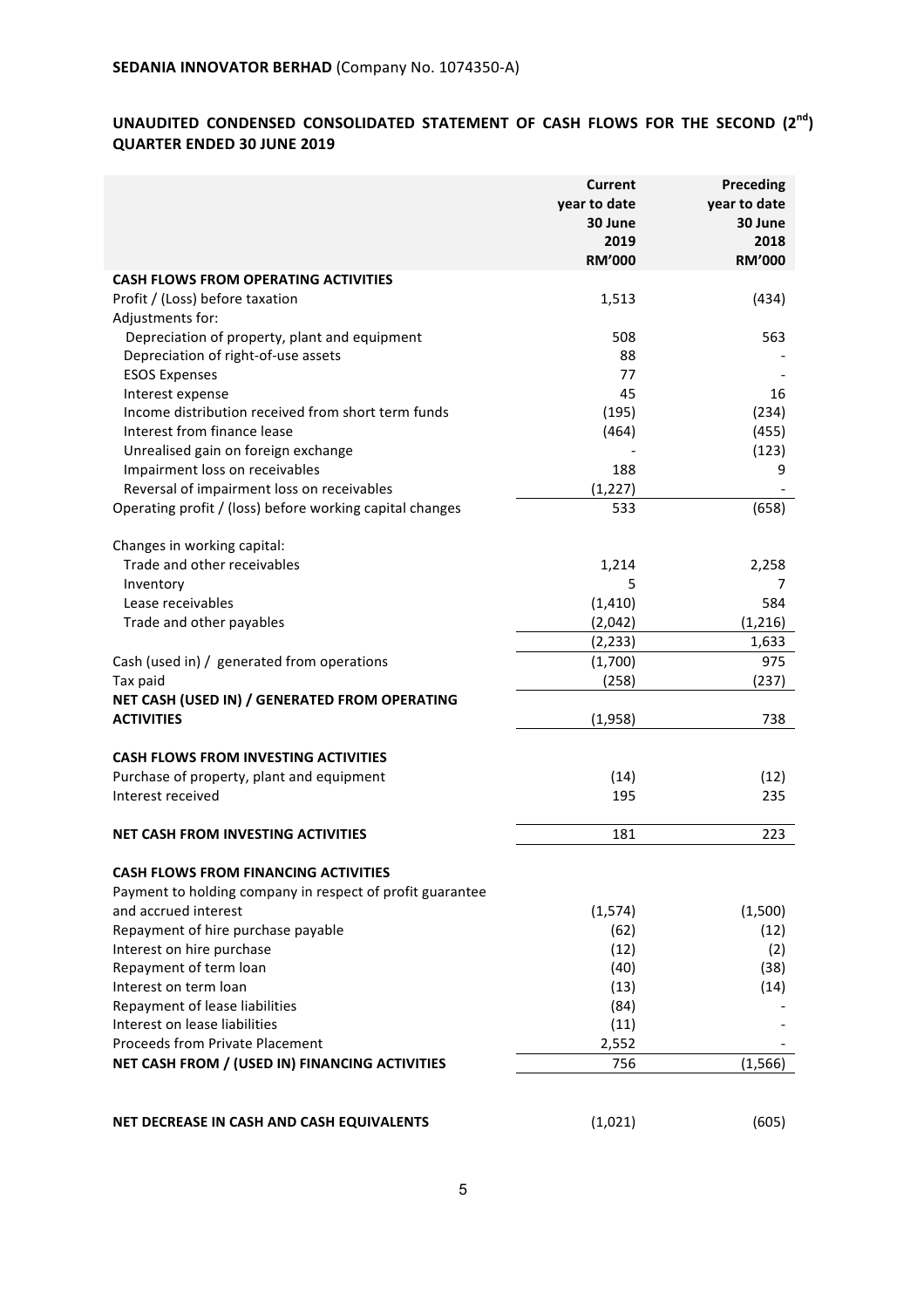## **SEDANIA INNOVATOR BERHAD (Company No. 1074350-A)**

| CASH AND CASH EQUIVALENTS AT BEGINNING OF THE<br><b>FINANCIAL PERIOD</b> | 13,195 | 15,797 |
|--------------------------------------------------------------------------|--------|--------|
| CASH AND CASH EQUIVALENTS AT END OF THE FINANCIAL<br><b>PERIOD</b>       | 12,174 | 15,192 |
| Cash and cash equivalents comprised the following:                       |        |        |
| Cash and bank balances                                                   | 3,440  | 2,175  |
| Short term funds                                                         | 8,734  | 13,017 |
|                                                                          | 12,174 | 15.192 |

(The condensed consolidated statement of profit or loss and other comprehensive income should be read in conjunction with the audited financial statements for the year ended 31 December 2018 and the accompanying explanatory notes attached to this interim financial report.)

The remainder of this page is intentionally left blank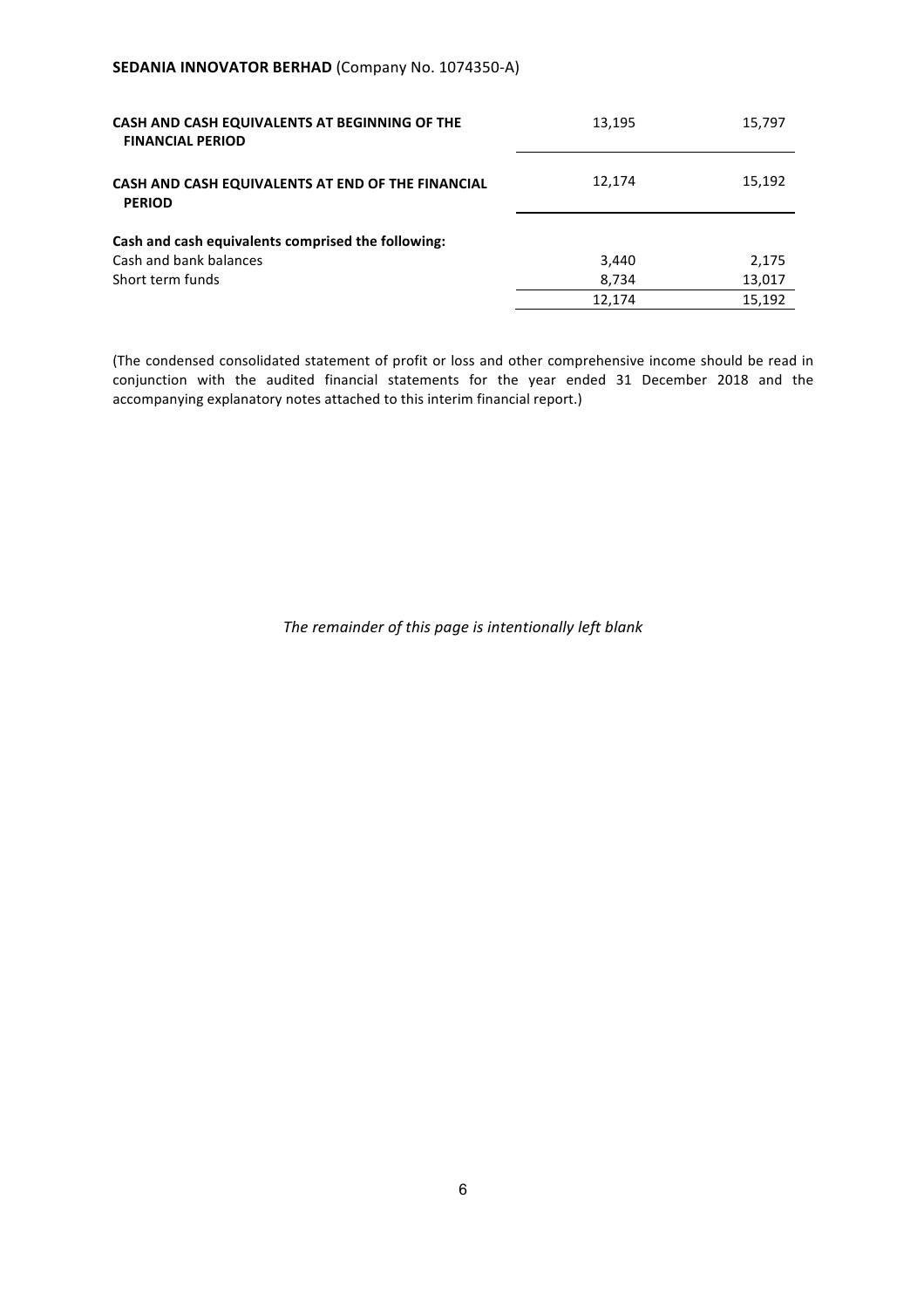NOTES TO THE CONDENSED CONSOLIDATED FINANCIAL REPORT FOR THE SCOND (2<sup>nd</sup>) QUARTER **ENDED 30 JUNE 2019**

# A: **EXPLANATORY NOTES TO THE UNAUDITED INTERIM FINANCIAL REPORT FOR THE QUARTER ENDED 30 JUNE 2019.**

#### **A1. Basis of preparation**

The interim financial statements are unaudited and have been prepared in accordance with the Malaysian Financial Reporting Standards ("MFRS") 134: Interim Financial Reporting, Rule 9.22 and Appendix 9B of the Listing Requirements of Bursa Malaysia Securities.

The condensed consolidated interim financial statements should be read in conjunction with the audited financial statements for the financial year ended 31 December 2018, which have been prepared in accordance with Malaysian Financial Reporting Standards, International Financial Reporting Standards and the requirements of the Companies Act 2016 in Malaysia.

#### **A2. Significant Accounting Policies**

At the date of authorisation of these interim financial statements, the Group has adopted the following Standard of the MFRS Framework that were issued by the Malaysian Accounting Standards Board:

| <b>Title</b>                                                                | <b>Effective Date</b> |
|-----------------------------------------------------------------------------|-----------------------|
| MFRS 16 Leases                                                              | 1 January 2019        |
| IC Interpretation 23 Uncertainty over Income Tax Treatments                 | 1 January 2019        |
| Amendments to MFRS 128 Long-term Interests in Associates and Joint          | 1 January 2019        |
| <b>Ventures</b>                                                             |                       |
| Amendments to MFRS 9 Prepayment Features with Negative 1 January 2019       |                       |
| Compensation                                                                |                       |
| Amendments to MFRS 3 Annual Improvements to MFRS Standards 1 January 2019   |                       |
| 2015 - 2017 Cycle                                                           |                       |
| Amendments to MFRS 11 Annual Improvements to MFRS Standards 1 January 2019  |                       |
| 2015 - 2017 Cycle                                                           |                       |
| Amendments to MFRS 112 Annual Improvements to MFRS Standards 1 January 2019 |                       |
| 2015 - 2017 Cycle                                                           |                       |
| Amendments to MFRS 123 Annual Improvements to MFRS Standards 1 January 2019 |                       |
| 2015 - 2017 Cycle                                                           |                       |
| Amendments to MFRS 119 Plan Amendment, Curtailment or Settlement            | 1 January 2019        |

#### MFRS 16 Leases

The Group adopted MFRS 16 on 1 January 2019.

MFRS 16 sets out the principles for the recognition, measurement, presentation and disclosure of leases and requires lessees to account for all leases under a single on-balance sheet model similar to the accounting for finance leases under MFRS 117.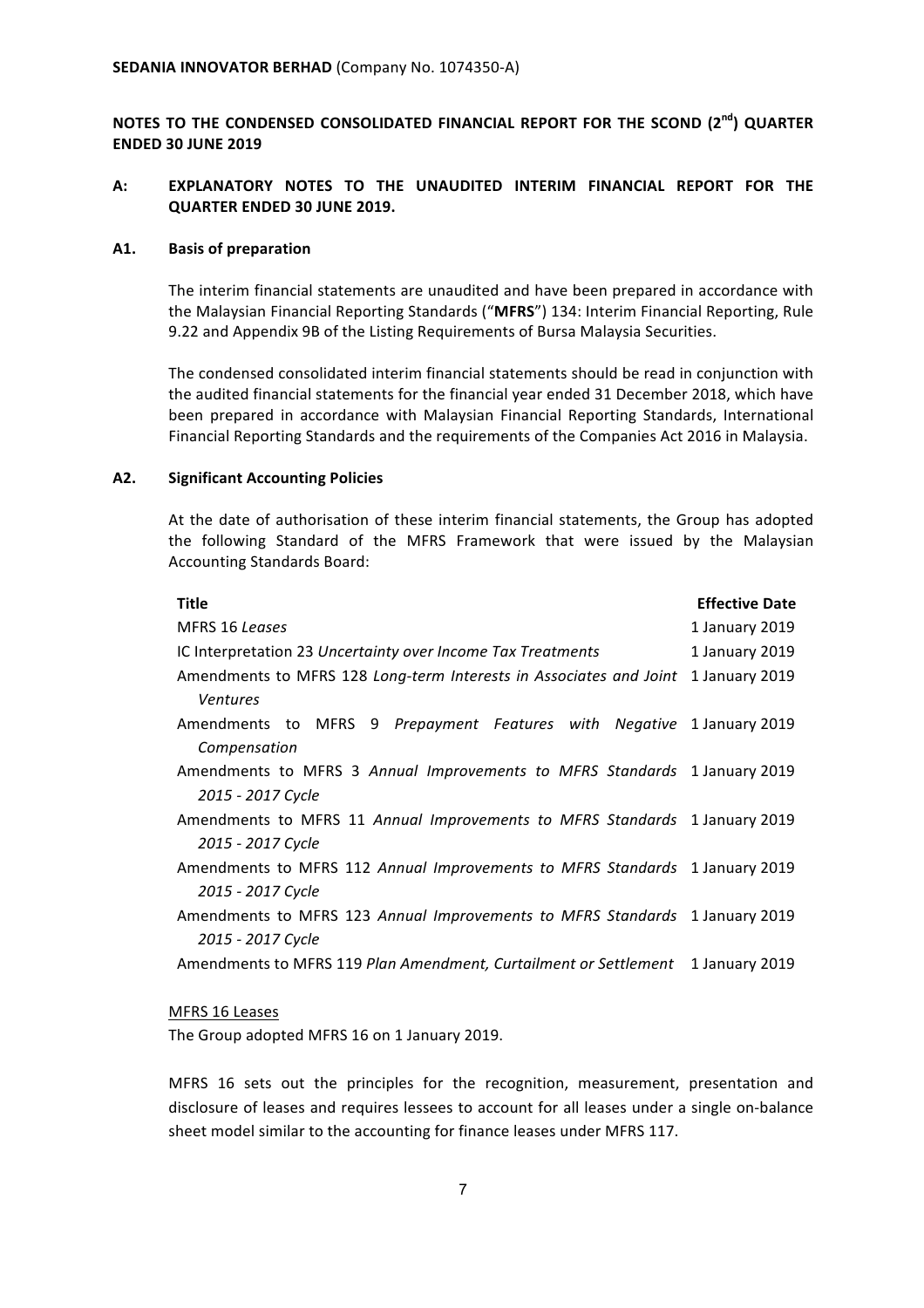Lessor accounting under MFRS 16 is substantially the same as the accounting under MFRS 117 and did not have an impact for leases where the Group is the lessor.

The Group adopted MFRS 16 using modified retrospective method and comparative figures are not restated.

#### (a) As a lessee

The Group leases many assets, including rental of property, colocation data centre, printing and photocopier machines.

As a lessee, the Group previously classified leases as operating or finance leases based on its assessment of whether the lease transferred substantially all of the risks and rewards of ownership. Under MFRS 16, the Group recognises right-of-use assets and lease liabilities for most leases  $-$  i.e. these leases are on-balance sheet.

However, the Group has elected not to recognise right-of-use assets and lease liabilities for short term leases that have a lease term of 12 months or less and some leases of low-value assets (e.g. printing and photostat machines). The Group recognises the lease payments associated with these leases as an expense on a straight-line basis over the lease term.

The Group presents right-of-use assets separately in the statement of financial position.

The Group presents lease liabilities in 'Other current liabilities' in the statement of financial position

#### (i) Significant accouting policies

The Group recognises a right-of-use asset and a lease liability at the lease commencement date. The right-of-use asset is initially measured at cost, and subsequently at cost less any accumulated depreciation and impairment losses, and adjusted for certain remeasurements of the lease liability.

The lease liability is initially measured at the present value of the lease payments that are not paid at the commencement date, discounted using the interest rate implicit in the lease or, if that rate cannot be readily determined, the Group's incremental borrowing rate.

The lease liability is subsequently increased by the interest cost on the lease liability and decreased by lease payment made. It is remeasured when there is a change in future lease payments arising from a change in an index or rate, a change in the estimate of the amount expected to be payable under a residual value guarantee, or as appropriate, changes in the assessment of whether a purchase or extension option is reasonably certain to be exercised or a termination option is reasonably certain not to be exercised.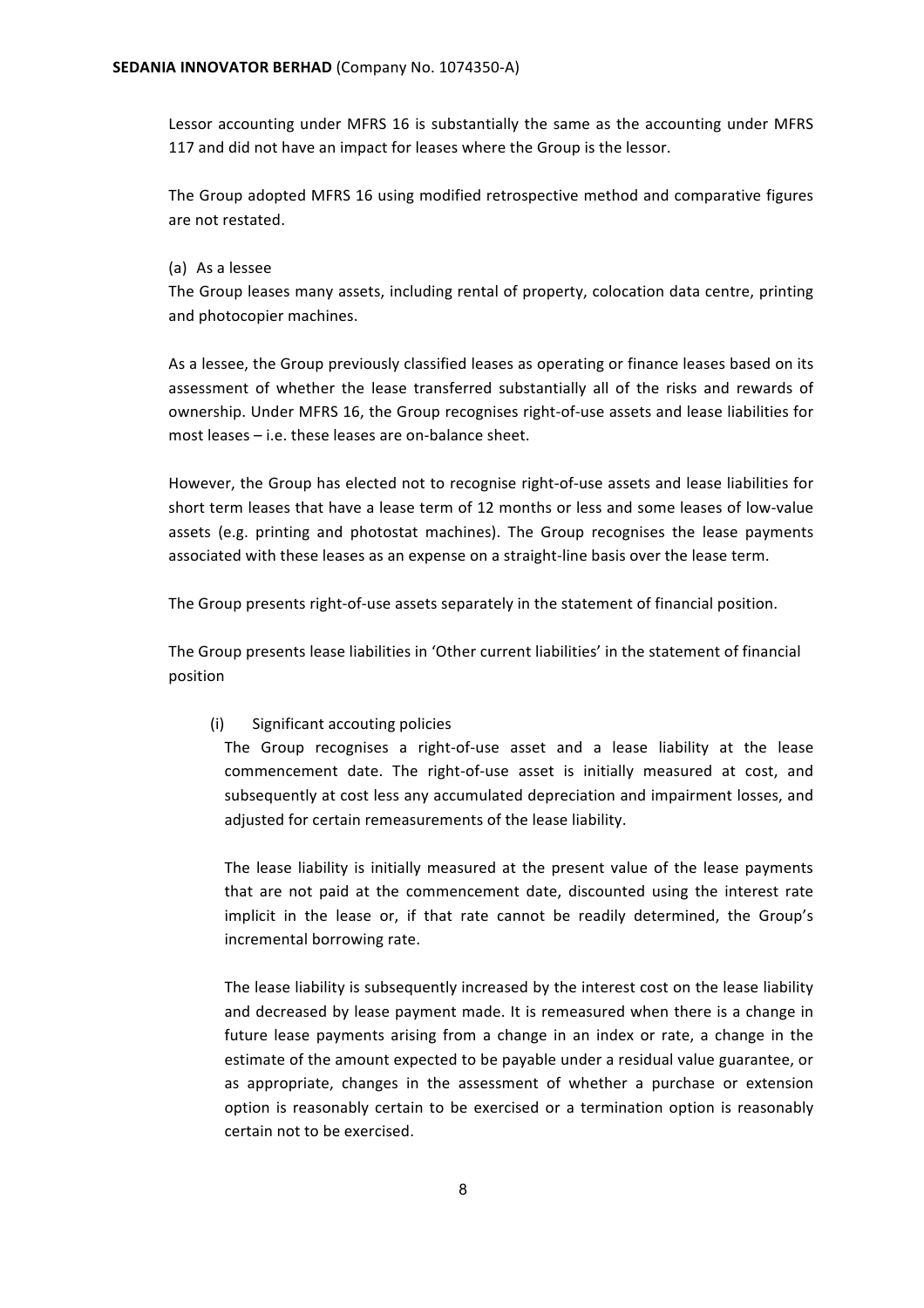The Group has applied judgement to determine the lease term for some lease contracts in which it is a lessee that include renewal options. The assessment of whether the Group is reasonably certain to exercise such options impacts the lease term, which significantly affects the amount of lease liabilities and right-of-use assets recognised.

(b) As a lessor

The accounting policies applicable to the Group as a lessor are not different from those under MFRS 117.

The Group is not required to make any adjustments on transition to MFRS 16 for leases in which it acts as a lessor.

(c) Impact on adoption of MFRS 16 Statement of financial position

|                               | As per previous<br>accounting<br>framework<br>31.12.2018<br><b>RM'000</b> | Adoption of MFRS 16 framework 1.1.2019<br><b>RM'000</b> | As per current<br>accounting<br><b>RM'000</b> |
|-------------------------------|---------------------------------------------------------------------------|---------------------------------------------------------|-----------------------------------------------|
| <b>Assets</b>                 |                                                                           |                                                         |                                               |
| Right-of-use asset            |                                                                           | 517                                                     | 517                                           |
| Impact to assets              |                                                                           | 517                                                     | 517                                           |
| <b>Liabilities</b>            |                                                                           |                                                         |                                               |
| Lease liabilities             |                                                                           | (517)                                                   | (517)                                         |
| Impact to liabilities         |                                                                           | (517)                                                   | (517)                                         |
| <b>Equity</b>                 |                                                                           |                                                         |                                               |
| Reserves (Accumulated losses) | (552)                                                                     |                                                         | (552)                                         |

The Group assesses whether a contract is or contains a lease based on the definition of a lease and related guidance set out in MFRS 16.

#### (d) Impacts for the period

As a result of initially applying MFRS 16, in relation to the leases that were previously classified as operating leases, the Group recognised RM0.43 million of right-of-use assets and RM0.43 million of lease liabilities as at 30 June 2019.

Also in relation to those leases under MFRS 16, the Group has recognised depreciation and interest costs, instead of operating lease expense. During the six months ended 30 June 2019, the Group recognised approximately RM88,000 of depreciation charges and approximately RM11,000 of interest costs from these leases.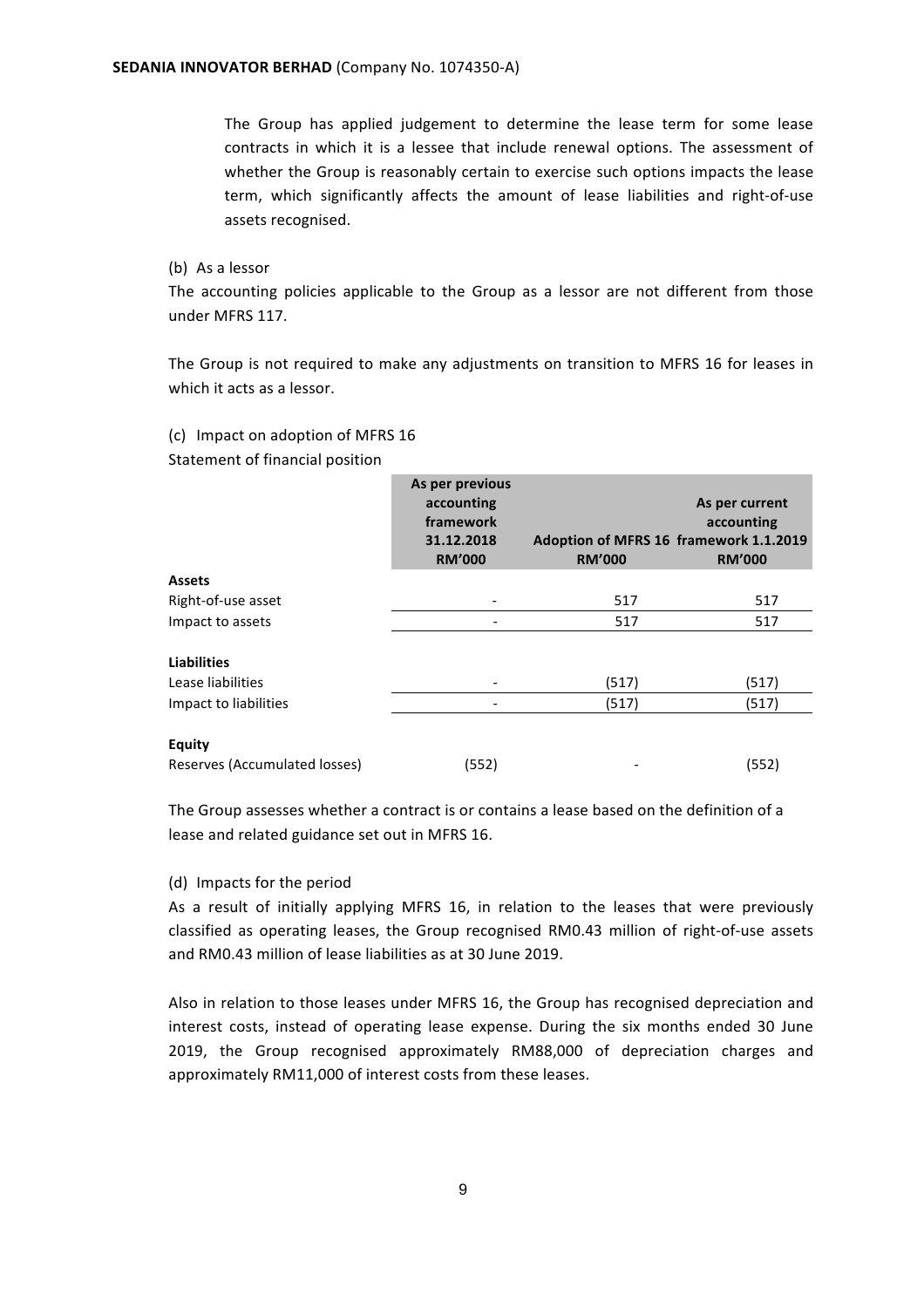## Standards issued but not yet effective

The following are accounting standards, amendments and interpretation of the MFRS Framework that have been issued by MASB but have not been adopted by the Group and the Company.

**Title Effective Date** Amendments to References to the Conceptual Framework in MFRS 1 January 2020 *Standards* MFRS 17 *Insurance Contracts* 1 January 2021 Amendments to MFRS 10 and MFRS 128 Sale or Contribution of Assets *between an Investor and its Associate or Joint Venture* Deferred

The Group and the Company are in the process of assessing the impact of implementing these Standards and Amendments, since the effects would only be observable for future financial years.

## **A3. Auditors' report of preceding annual financial statements**

There was no qualification to the audited financial statements of the Group for the financial year ended ("FYE") 31 December 2018.

#### **A4. Seasonal or cyclical factors**

The business operations of the Group during the financial period under review have not been materially affected by any seasonal or cyclical factors.

#### **A5. Unusual items**

There were no unusual items affecting assets, liabilities, equity, net income or cash flows of the Group during the quarter under review.

#### A6. Material changes in estimates

Not applicable as there were no estimates reported in the prior financial years.

#### **A7. Debt and equity securities**

Save as disclosed below, there were no issuances, cancellation, repurchase, resale and repayment of debt and equity securities in the Company during the quarter under review:

(i) On 19 April 2019, the Company completed the private placement exercise which comprise of 22,580,600 new ordinary shares in the Company ("Placement Shares"). The Company alloted and issued the Placement Shares at an issue price of 11.30 sen. The new securities were granted listing and quotation on 19 April 2019 and SIB's paid up capital now stands at RM44,556,912 comprising 248,387,052 units of ordinary shares.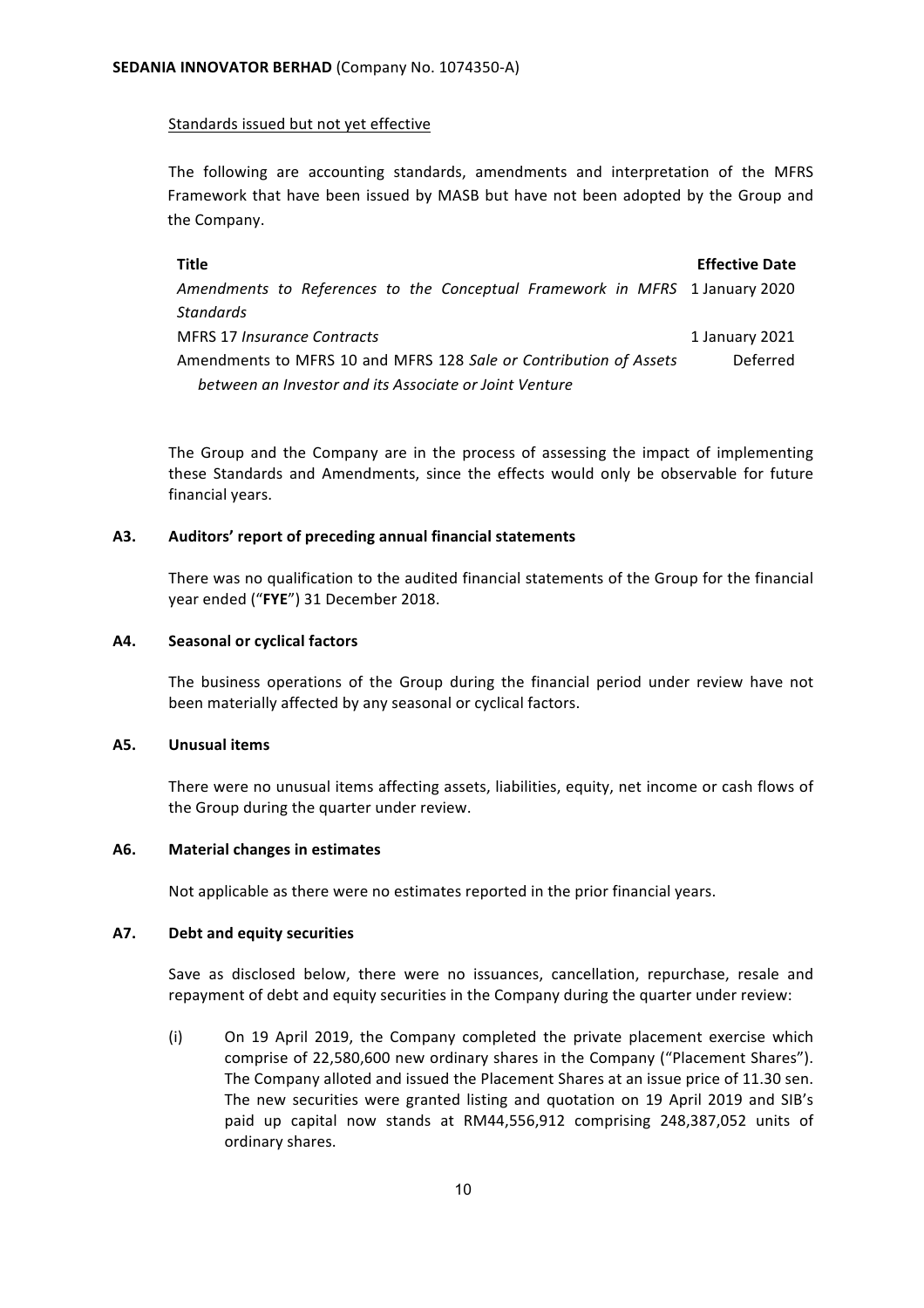#### **A8. Segmental information**

The segmental information of the Group are presented by operating segments as follows:

- (a) Financial Technology ("FinTech") Provision of financial technology solutions for banking industry.
- (b) Internet of things ("IoT") solutions Provision for solutions for inter-networking of connected devices for infrastructure management.
- (c) Green technology ("GreenTech") solutions Provision of green technology solutions for a sustainable and environmentally friendly product and services.
- (d) Sharing platform Providing the technology on Airtime sharing for telecommunication providers.
- (e) Big Data Analytics Provision of Big Data analytics services and related activities.
- (f) Others Other operating segment comprises operations relating to investment holding.

Segment assets and liabilities exclude current and deferred tax assets and liabilities.

The Group's segmental analysis by operating segments are as follows:

|                                              |               | 3 months ended | 6 months ended |               |  |
|----------------------------------------------|---------------|----------------|----------------|---------------|--|
|                                              | 30 Jun        | 30 Jun         | 30 Jun         | 30 Jun        |  |
|                                              | 2019          | 2018           | 2019           | 2018          |  |
|                                              | <b>RM'000</b> | <b>RM'000</b>  | <b>RM'000</b>  | <b>RM'000</b> |  |
| <b>Segment revenue</b>                       |               |                |                |               |  |
| FinTech                                      | 976           | 799            | 1,794          | 1,652         |  |
| <b>IoT Solutions</b>                         |               |                |                | 3,862         |  |
| <b>GreenTech Solutions</b>                   | 1,288         | 436            | 2,780          | 490           |  |
| <b>Sharing Platform</b>                      | 602           | 1,092          | 1,220          | 2,179         |  |
| <b>Big Data Analytics</b>                    |               |                |                |               |  |
| Others                                       |               |                |                |               |  |
| <b>Total revenue</b>                         | 2,866         | 2,327          | 5,794          | 8,183         |  |
|                                              |               |                |                |               |  |
| Segment operating profit / (loss) before tax |               |                |                |               |  |
| FinTech                                      | 306           | 329            | 550            | 729           |  |
| <b>IoT Solutions</b>                         | 1,509         | (474)          | 236            | (590)         |  |
| <b>GreenTech Solutions</b>                   | (7)           | (120)          | 3,397          | (433)         |  |
| <b>Sharing Platform</b>                      | (32)          | 477            | (1,078)        | 925           |  |
| <b>Big Data Analytics</b>                    | (465)         | (372)          | (858)          | (374)         |  |
| Others                                       | (428)         | (324)          | (734)          | (691)         |  |
| Operating profit /<br>(loss) before tax      | 883           | (484)          | 1,513          | (434)         |  |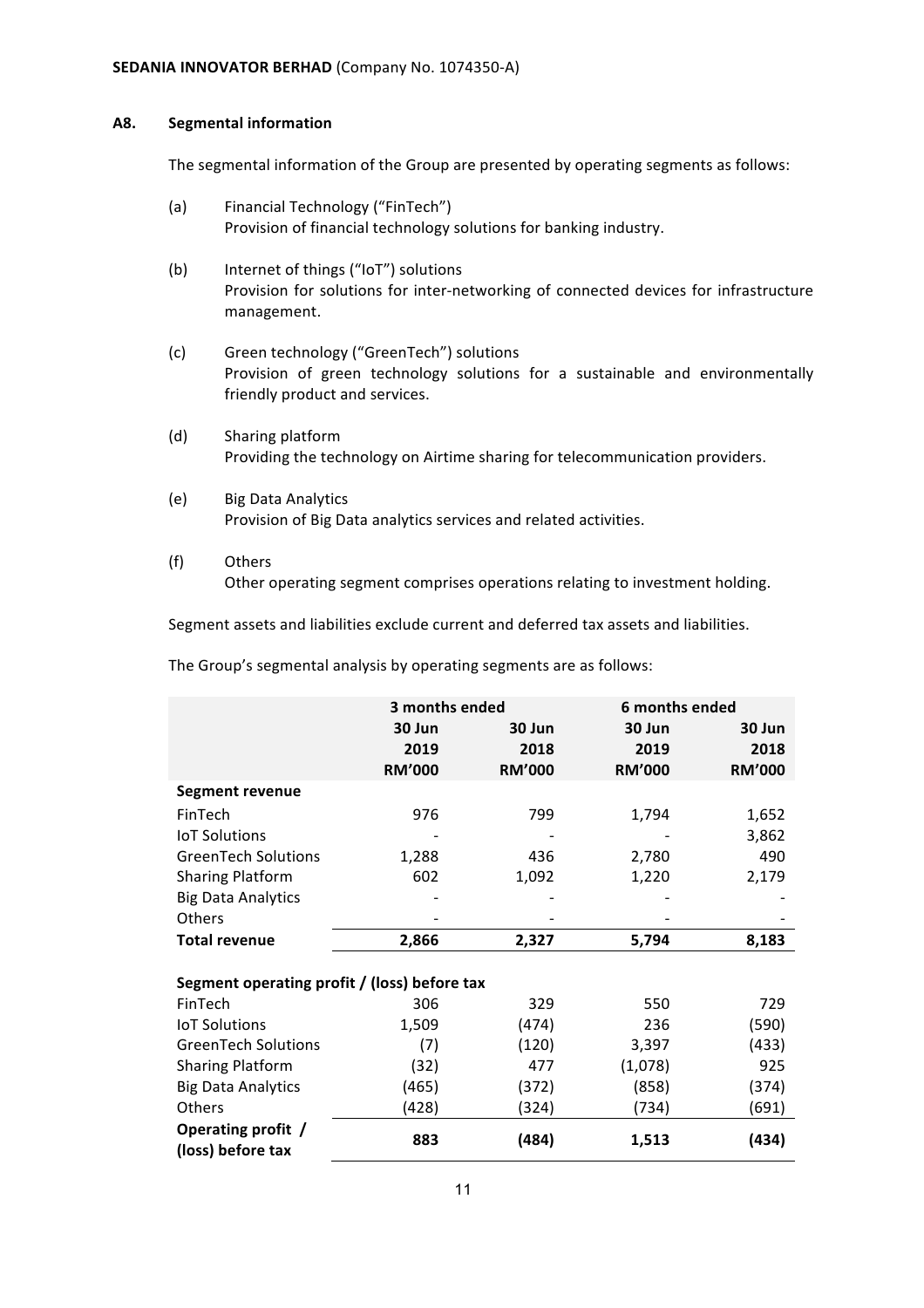|                            | 30 Jun<br>2019<br><b>RM'000</b> | 30 Jun<br>2018<br><b>RM'000</b> |
|----------------------------|---------------------------------|---------------------------------|
| <b>Segment Assets</b>      |                                 |                                 |
| FinTech                    | 5,131                           | 3,876                           |
| <b>IoT Solutions</b>       |                                 | 6,854                           |
| <b>GreenTech Solutions</b> | 7,964                           | 8,415                           |
| <b>Sharing Platform</b>    | 13,526                          | 10,527                          |
| <b>Big Data Analytics</b>  |                                 | 200                             |
| <b>Others</b>              | 6,491                           | 10,040                          |
| <b>Total Assets</b>        | 33,112                          | 39,912                          |
| <b>Segment Liabilities</b> |                                 |                                 |
| FinTech                    | 389                             | 290                             |
| <b>IoT Solutions</b>       | 151                             | 4,508                           |
| <b>GreenTech Solutions</b> | 306                             |                                 |
| <b>Sharing Platform</b>    | 2,221                           | 687                             |
| <b>Big Data Analytics</b>  |                                 |                                 |
| Others                     | 293                             | 1,726                           |
| <b>Total Liabilities</b>   | 3,360                           | 7,211                           |

The Group's revenue based on geographical location of its customers are as follows:-

|                        | 3 months ended                  |                                 | 6 months ended                  |                                 |
|------------------------|---------------------------------|---------------------------------|---------------------------------|---------------------------------|
|                        | 30 Jun<br>2019<br><b>RM'000</b> | 30 Jun<br>2018<br><b>RM'000</b> | 30 Jun<br>2019<br><b>RM'000</b> | 30 Jun<br>2018<br><b>RM'000</b> |
| Malaysia<br>Bangladesh | 2,866                           | 2,126<br>201                    | 5,794                           | 7,747<br>436                    |
| <b>Total</b>           | 2,866                           | 2,327                           | 5,794                           | 8,183                           |

Year to date revenue from Malaysia contributed 100% of the Group's total revenue.

# A9. Valuation of property, plant and equipment

The Group has not carried out any valuation of its property, plant and equipment in the current quarter.

# **A10. Capital commitment**

There was no capital commitment recognised by the Group for the current quarter.

# A11. Changes in the composition of the Group

There were no changes in the composition of the Group for the current quarter.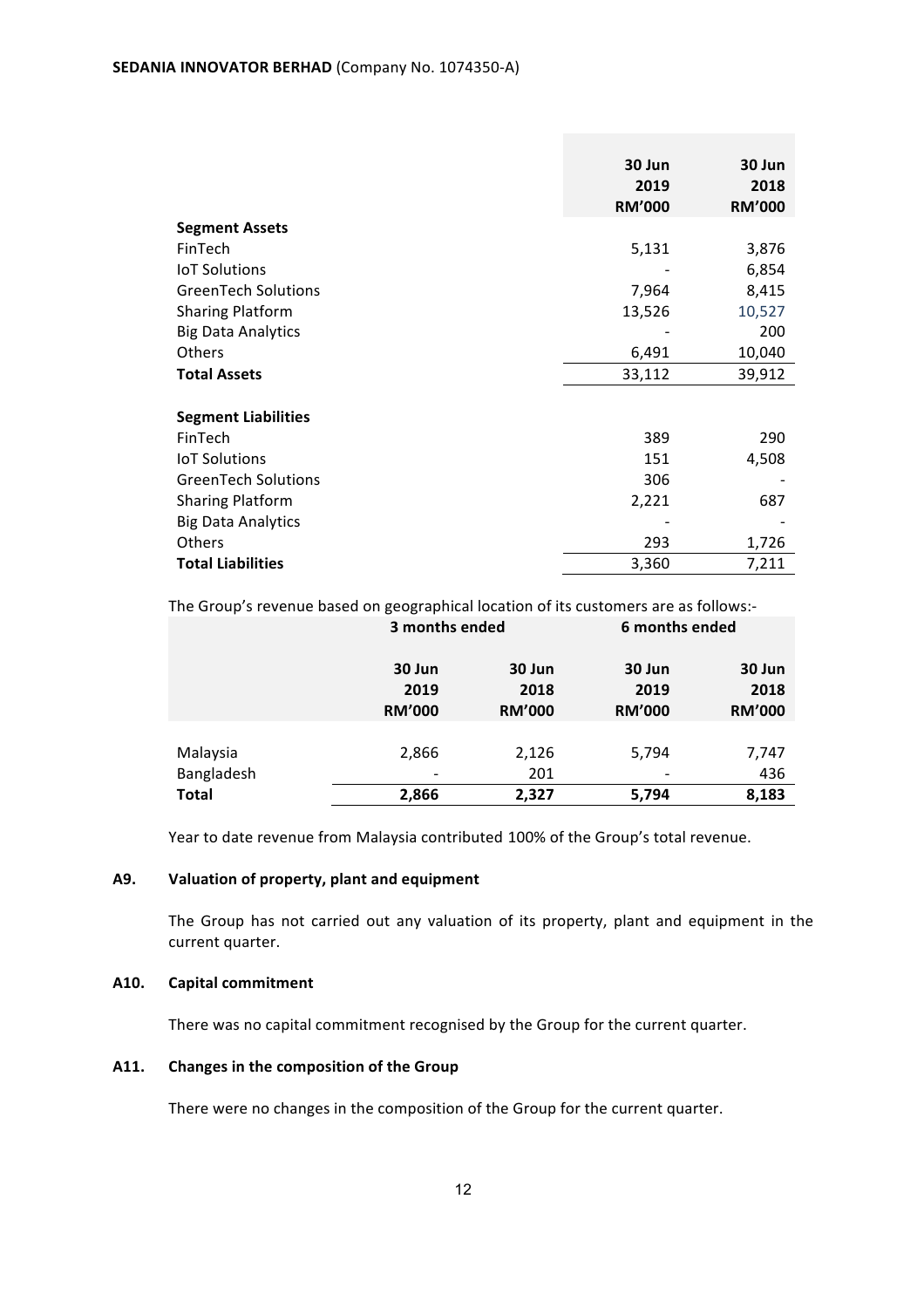## A12. Contingent liabilities and contingent assets

There were no changes in contingent liabilities or contingent assets since the last annual reporting period date up to the date of this report.

#### A13. Material events subsequent to the end of the quarter

Save as disclosed in Note B6, there were no other material events subsequent to the end of the current quarter and financial year-to-date that have not been reflected in this interim financial report.

# **A14. Related party transaction**

There was no related party transaction entered into with related parties during the current quarter.

The remainder of this page is intentionally left blank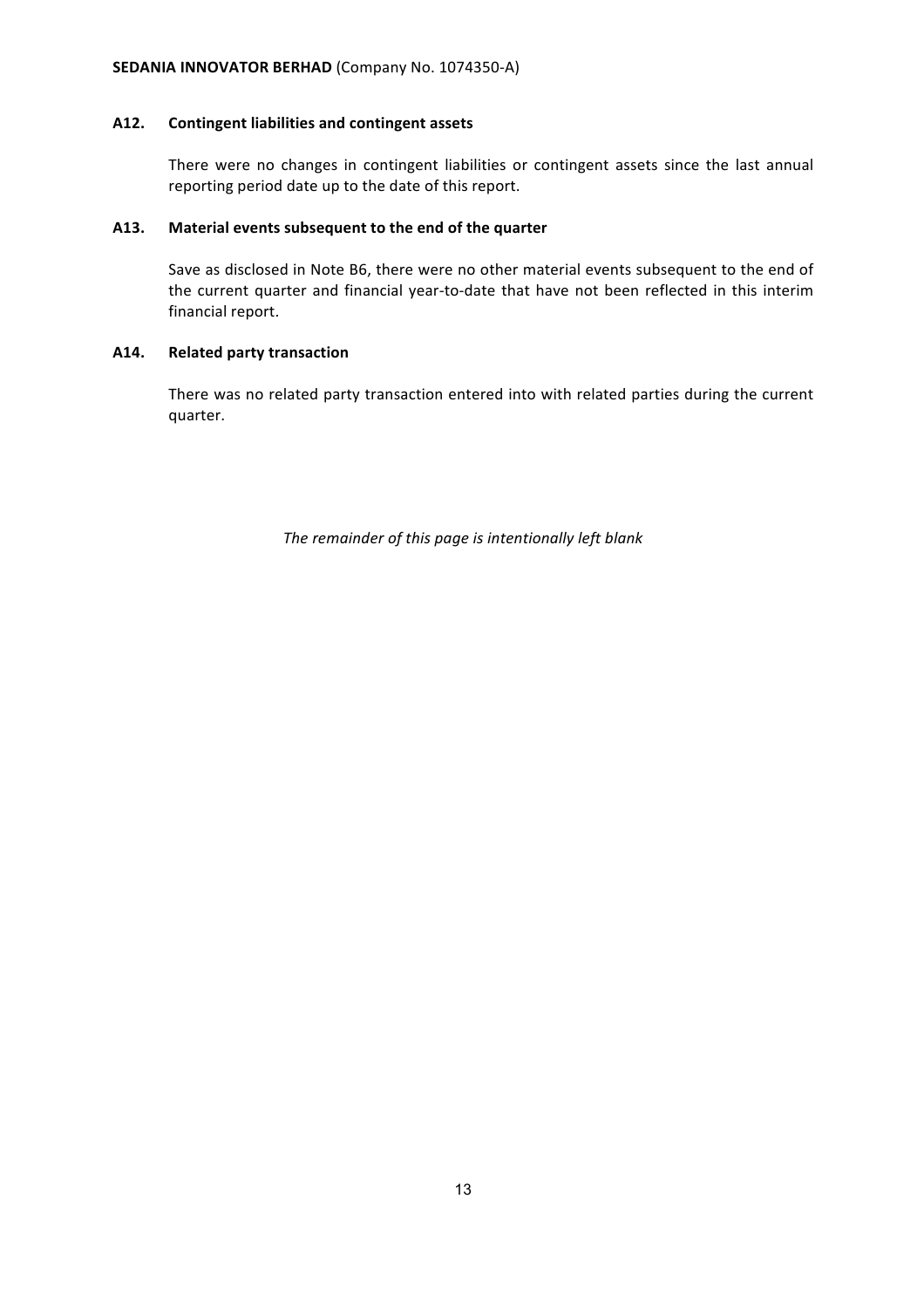#### **B. ADDITIONAL INFORMATION REQUIRED BY THE LISTING REQUIREMENTS**

#### **B1.** Group's Financial Performance Review and Segmental Analysis

|                              | 3 months ended                  |                                 |                     | 6 months ended                  |                                 |                     |
|------------------------------|---------------------------------|---------------------------------|---------------------|---------------------------------|---------------------------------|---------------------|
|                              | 30 Jun<br>2019<br><b>RM'000</b> | 30 Jun<br>2018<br><b>RM'000</b> | <b>Changes</b><br>% | 30 Jun<br>2019<br><b>RM'000</b> | 30 Jun<br>2018<br><b>RM'000</b> | <b>Changes</b><br>% |
| Revenue                      | 2,866                           | 2,327                           | 23                  | 5,794                           | 8,183                           | (29)                |
| Operating Profit /           |                                 |                                 |                     |                                 |                                 |                     |
| (Loss)                       | 906                             | (476)                           | >100                | 1,557                           | (418)                           | >100                |
| Profit / (Loss) Before       |                                 |                                 |                     |                                 |                                 |                     |
| Interest and Tax             | 906                             | (476)                           | >100                | 1,557                           | (418)                           | >100                |
| Profit / (Loss) Before       |                                 |                                 |                     |                                 |                                 |                     |
| Tax                          | 883                             | (484)                           | >100                | 1,513                           | (434)                           | >100                |
| Profit / (Loss) After Tax    |                                 |                                 |                     |                                 |                                 |                     |
| & Attributable to            |                                 |                                 |                     |                                 |                                 |                     |
| <b>Ordinary Equity</b>       |                                 |                                 |                     |                                 |                                 |                     |
| <b>Holders of the Parent</b> | 754                             | (694)                           | >100                | 1,255                           | (671)                           | >100                |

## Overall review of Group's financial performance

## (i) Statement of Profit and Loss and Other Comprehensive Income

The Group recorded revenue of RM2.87 million, an increase of approximately 23% for the current quarter under review (2Q 2019) as compared to the preceding year's corresponding quarter revenue of RM2.33 million (2Q 2018). The Group recorded an operating profit before tax of RM0.91 million in 2Q 2019 as compared to an operating loss before tax of RM0.48 million in 2Q 2018. Profit after tax in 2Q 2019 is RM0.75 million as compared to a loss after tax of RM0.69 million in 2Q 2018. The improvement in performance is mainly due to increased revenue contributions from GreenTech and FinTech segments in 2Q 2019 as compared to 2Q 2018.

# (ii) Statement of Financial Position

As at 30 June 2019, total equity attributable to the owners of the Company was RM30.21 million as compared to RM26.33 million as at 31 December 2018. During the quarter, the Company completed the listing and quotation of up to 10% of the total issued shares in SIB through a private placement. Total number of new shares issued is 22,580,600 resulting in an increase in share capital from RM42.00 million to RM44.56 million.

Total assets increased by 1.81% to RM33.77 million from RM33.17 million as at 30 June 2019. The adoption of MFRS 16 also resulted in higher assets and liabilities recognised in the current quarter's statement of financial position, mainly in Rights-of-use assets and Lease liabilities.

Total liabilities decreased by 47.91% to RM3.56 million from RM6.84 million as at 30 June 2019. The reduction in total liabilities is driven by the final payment of profit guarantee and accrued interest of RM1.57 million for the purchase of SASC shares during the year, as well as a reduction in trade and other payables of RM2.04 million.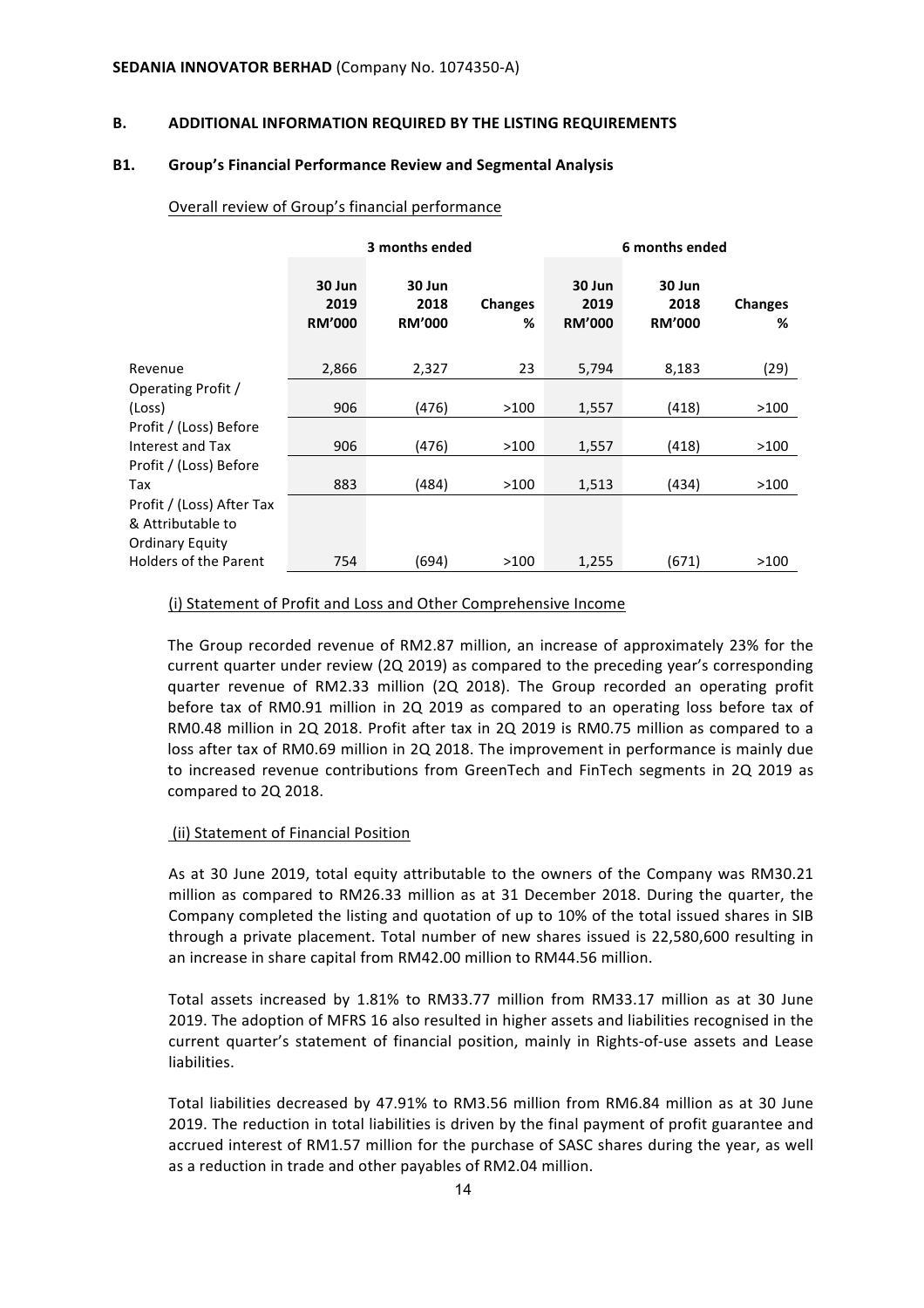#### (iii) Statement of Cash Flows

For the six  $(6)$  months ended 30 June 2019, the net cash used in operating activities of the Group was RM1.96 million as compared to net cash generated from operating activities of RM0.74 million in the previous corresponding period in 2018.

Net cash arising from investing activities was RM0.18 million in the six  $(6)$  months ended 3-June 2019, as compared to a net cash arising in investing activities of RM0.22 million in the previous corresponding period in 2018.

Net cash generated in financing activities was RM0.76 million during the period against RM1.57 million used for the corresponding period in 2018.

Overall cash and cash equivalents decreased by RM1.02 million as compared with opening cash and cash equivalents as at 1 January 2019. The cash and cash equivalents of the Group was RM12.17 million at 30 June 2019.

#### Segmental analysis

# a. Current quarter ended 30 June 2019 ("2Q 2019") compared with the previous corresponding quarter ended 30 June 2018 ("2Q 2018"):

#### FinTech

In 2Q 2019, FinTech segment revenue was RM0.98 million, an increase of 22.15% as compared to RM0.80 million in 2Q 2018. This was largely affected by a 29.64% increase in the number of As-Sidq transactions processed in the current quarter under review.

The segment recorded a reduction in operating profit before tax in the current quarter, from RM0.33 million in 2Q 2018 to RM0.31 million 2Q 2019. This was due to an increase in segment staff costs and overheads, from RM0.33 million in Q2 2018 to RM0.49 million in Q2 2019.

#### IoT solutions

There was no revenue from this segment in 2Q 2019.

However, the segment recorded an operating profit before tax of RM1.51 million in 2Q 2019 as compared to a segment operating loss before tax of RM0.47 million in 2Q 2018. This was due to a waiver of liability resulting in savings recognised as other income in 2Q 2019.

#### Green Technology solutions

The GreenTech segment recorded a revenue of RM1.29 million in 2Q 2019 as compared to RM0.44 million in 2Q 2018. This is a continuation of the existing contract with a partner for GreenTech solutions for a financial institution.

However, due to expected credit losses recognised on a prudent basis, the segment recorded an operating loss before tax in the current quarter of RM0.01 million as compared to a segment operating loss before tax of RM0.12 million in 2Q 2018.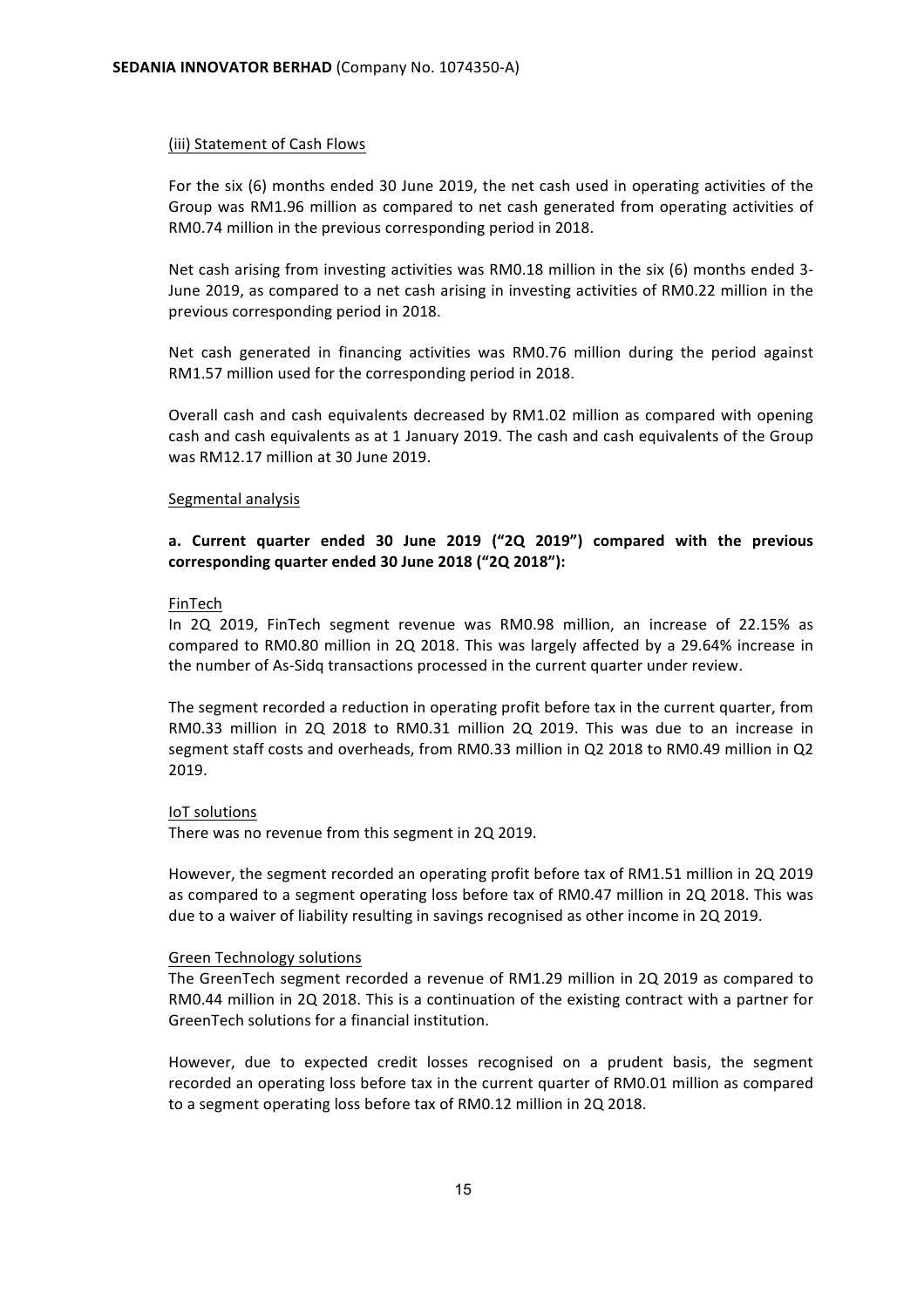#### Sharing platform

Sharing platform recorded a 2Q 2019 revenue of RM0.60 million which represents a 44.87% decline, compared to 2Q 2018 revenue of RM1.09 million. In 2Q 2019, the segment recorded an operating loss before tax of RM0.03 million as compared to segment operating profit before tax of RM0.48 million in 2Q 2018.

During the quarter under review, the Sharing platform segment processed 4,390,782 number of successful transactions, a decrease of 47.77% as compared to 8,407,300 number of successful transactions in 2Q 2018.

#### **Big Data Analytics**

There is no revenue recorded from this segment in the current quarter under review.

The segment recorded an operating loss before tax of RM0.47 million in 2Q 2019 as compared to a segment operating loss of RM0.37 million in 2Q 2018. This was due to common operating expenses allocated on a reasonable basis to this segment amounting to RM0.40 million.

#### **Others**

This segment comprises operations relating to investment holding. The segment recorded a segment operating loss before tax of RM0.43 million in 2Q 2019 as compared to a segment operating loss of RM0.32 million in 2Q 2018. Marginal increase in operating loss in the current quarter was due to the private placement expenses incurred amounting to RM0.07 million.

|                                         | <b>Quarter ended</b>         | <b>Changes</b>               |     |
|-----------------------------------------|------------------------------|------------------------------|-----|
|                                         | 30 Jun 2019<br><b>RM'000</b> | 31 Mar 2019<br><b>RM'000</b> | ℅   |
|                                         |                              |                              |     |
| Revenue                                 | 2,866                        | 2,928                        | (2) |
| <b>Operating Profit Before Interest</b> |                              |                              |     |
| and Tax                                 | 906                          | 652                          | 39  |
| <b>Profit Before Tax</b>                | 883                          | 630                          | 40  |
| Profit After Tax & Attributable to      |                              |                              |     |
| Ordinary Equity Holders of the          |                              |                              |     |
| Parent                                  | 754                          | 501                          | 51  |

#### **B2.** Comparison with immediate preceding quarter's results

Revenue for the quarter decreased by 2% as compared to the immediate preceding quarter as a result of lower revenue contribution from GreenTech solutions and Sharing Platform in the current quarter under review.

The Group recorded a profit before tax of RM0.91 million for the current quarter under review as compared to a profit before tax of RM0.63 million in the immediate preceding quarter. Profit after tax amounts to RM0.75 million as compared to profit after tax of RM0.50 million in the immediate preceding quarter mainly due to savings recognised as other income as a result of the cancellation of liability with an IoT creditor.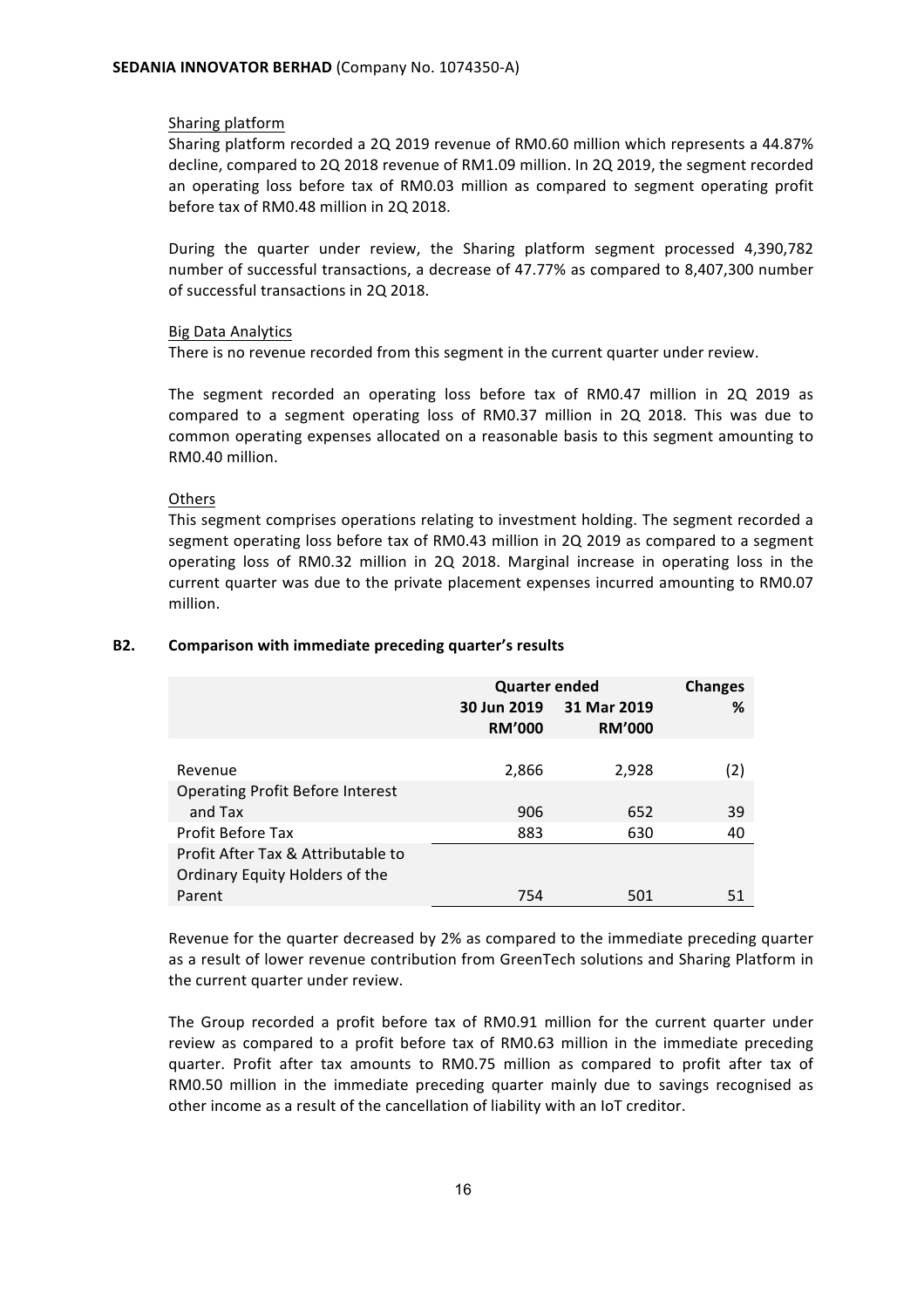#### **B3.** Prospects for 2019

The Board is encouraged by the Group's continuous positive contributions from the GreenTech segment and its new project that kicked off in the first quarter of 2019. The segment is expected to perform better in the current year as compared to the prior year.

The Group is also positive in its outlook of the FinTech segment. Coupled with steady growth in the number of As-Sidg transactions processed daily, the Group shall continue to develop and expand its foothold in this segment.

Nonetheless, the Group aims to improve the 2019 results further by continuously seeking new revenue streams through new product developments and project acquisitions. The Group will also take measures to improve the performance of the Group and ensure better efficiency.

The Board of Directors is mindful of the challenging business environment and cautiously optimistic of the Group's financial performance for the current financial year.

#### **B4.** Profit forecast

The Group has not issued any profit forecast in any public documents.

#### **B5. Taxation**

|                                                                       | 3 months ended                  |                                 | 6 months ended                  |                                 |
|-----------------------------------------------------------------------|---------------------------------|---------------------------------|---------------------------------|---------------------------------|
|                                                                       | 30 Jun<br>2019<br><b>RM'000</b> | 30 Jun<br>2018<br><b>RM'000</b> | 30 Jun<br>2019<br><b>RM'000</b> | 30 Jun<br>2018<br><b>RM'000</b> |
| Tax expense recognized in<br>profit or loss:<br>Current tax provision | 129                             | 210                             | 258                             | 237                             |
| Tax expense for the<br>financial period                               | 129                             | 210                             | 258                             | 237                             |

#### **B6.** Status of corporate proposals and Utilisation of Proceeds

#### (i) Status of corporate proposal

The Company had on 23 October 2017 announced the private placement exercise ("Private Placement") which entails the issuance of up to  $22,580,600$  new ordinary shares in the Company representing not more than ten percent  $(10%)$  of the enlarged issued share capital of the Company. Subsequently, the said corporate exercise were granted approval by Bursa Malaysia Securities Bhd. ("Bursa Securities") on 25 October 2017.

The said corporate exercise were granted further extension as per our announcements dated 4 April 2018 and 18 October 2018 by Bursa Securities to complete the implementation until 24 April 2019.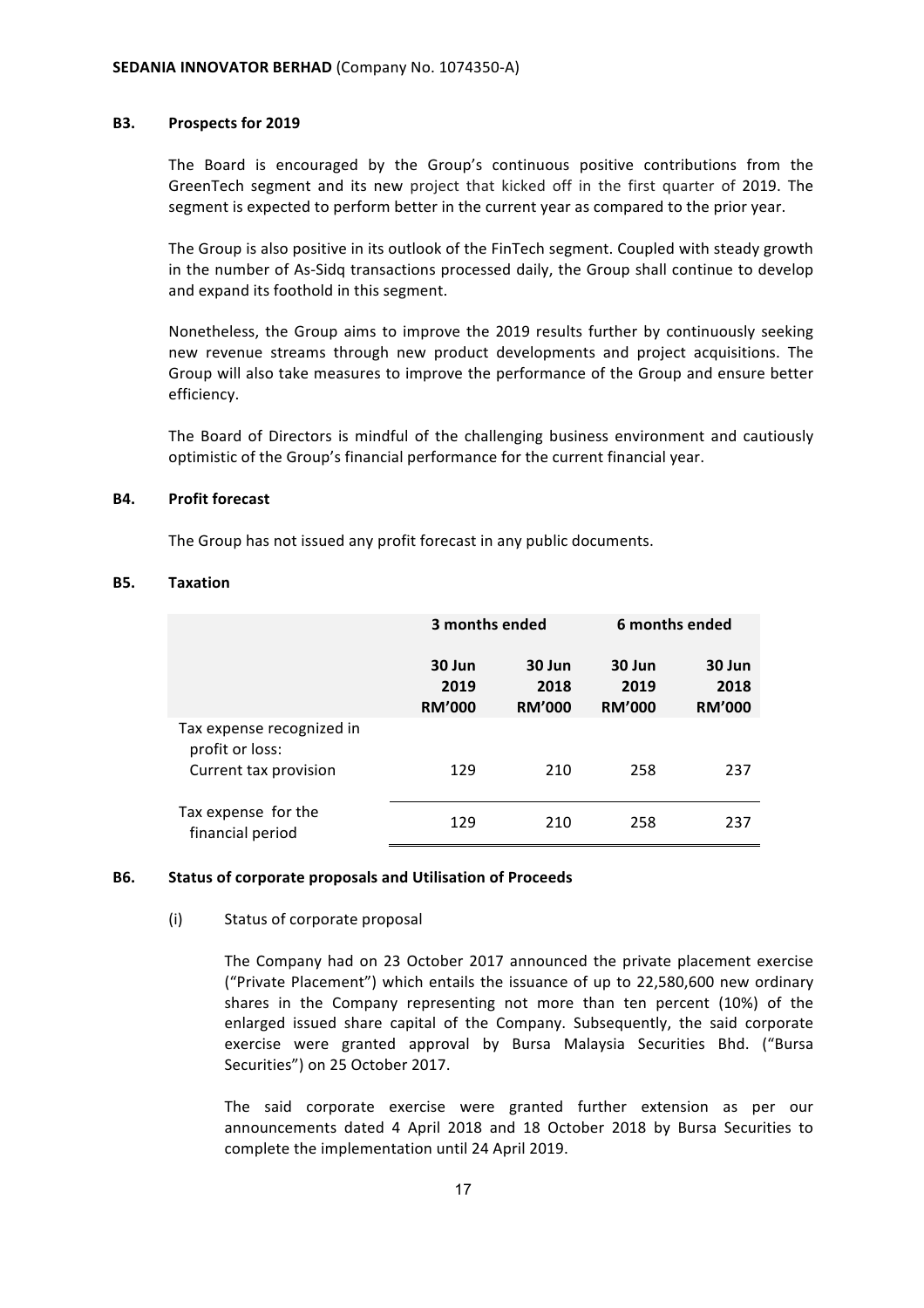22,580,600 new ordinary shares were issued pursuant to the Private Placement at an issue price of 11.30 sen, and were subsequently listed and quoted on the ACE Market of Bursa Securities on 19 April 2019.

There are no other corporate proposals, which have been announced but not completed as at 27 August 2019, being the date of this report.

(ii) Utilisation of proceeds

The gross proceeds of RM2.552 million from the Private Placement exercise which was completed on 19 April 2019 were utilised in the following manner:

| <b>Purpose</b>                       | <b>Proposed</b><br>utilisation | <b>Actual</b><br><b>Utilisation</b> | Intended<br><b>Timeframe</b><br>for<br><b>Utilisation</b> | <b>Deviation</b> |      | <b>Explanations</b><br>(if the deviation<br>is 5% or more) |
|--------------------------------------|--------------------------------|-------------------------------------|-----------------------------------------------------------|------------------|------|------------------------------------------------------------|
|                                      | <b>RM'000</b>                  | <b>RM'000</b>                       |                                                           | <b>RM'000</b>    | $\%$ |                                                            |
| <b>Capital Expenditure</b>           | 500                            | 57                                  | Within 12<br>months                                       | 443              | 88%  | (1)                                                        |
| Working capital                      | 1,802                          | 1,933                               | Within 12<br>months                                       | (131)            | -    | $(a)$ & $(b)$                                              |
| <b>Private Placement</b><br>expenses | 250                            | 119                                 | Within 1<br>month                                         | 131              | -    | (b)                                                        |
| Total gross proceeds                 | 2,552                          | 2,109                               |                                                           | 443              | 17%  |                                                            |

The utilisation of the proceeds as disclosed above should be read in conjunction with the Announcement made by the Company dated 23 October 2017.

Explanation:

(1) The Group's FinTech online retail financing application portal and mobile application are still in progress.

Notes:

- (a) The actual working capital incurred for GreenTech and IoT were higher than the amount allocated.
- (b) The actual expenses incurred for the Private Placement was lower than the estimated expenses for the said exercise. Placement fee incurred was lower due to smaller placement proceeds received. The Company had incurred RM0.12 million for the the Private Placement expenses, which was financed via internally generated funds of RM0.05 million prior to 19 April 2019 and RM0.07 million from the proceeds raised from the Private Placement. Hence the balance of unutilised Private Placement proceeds of RM0.13 million has been re-allocated to working capital of the Group.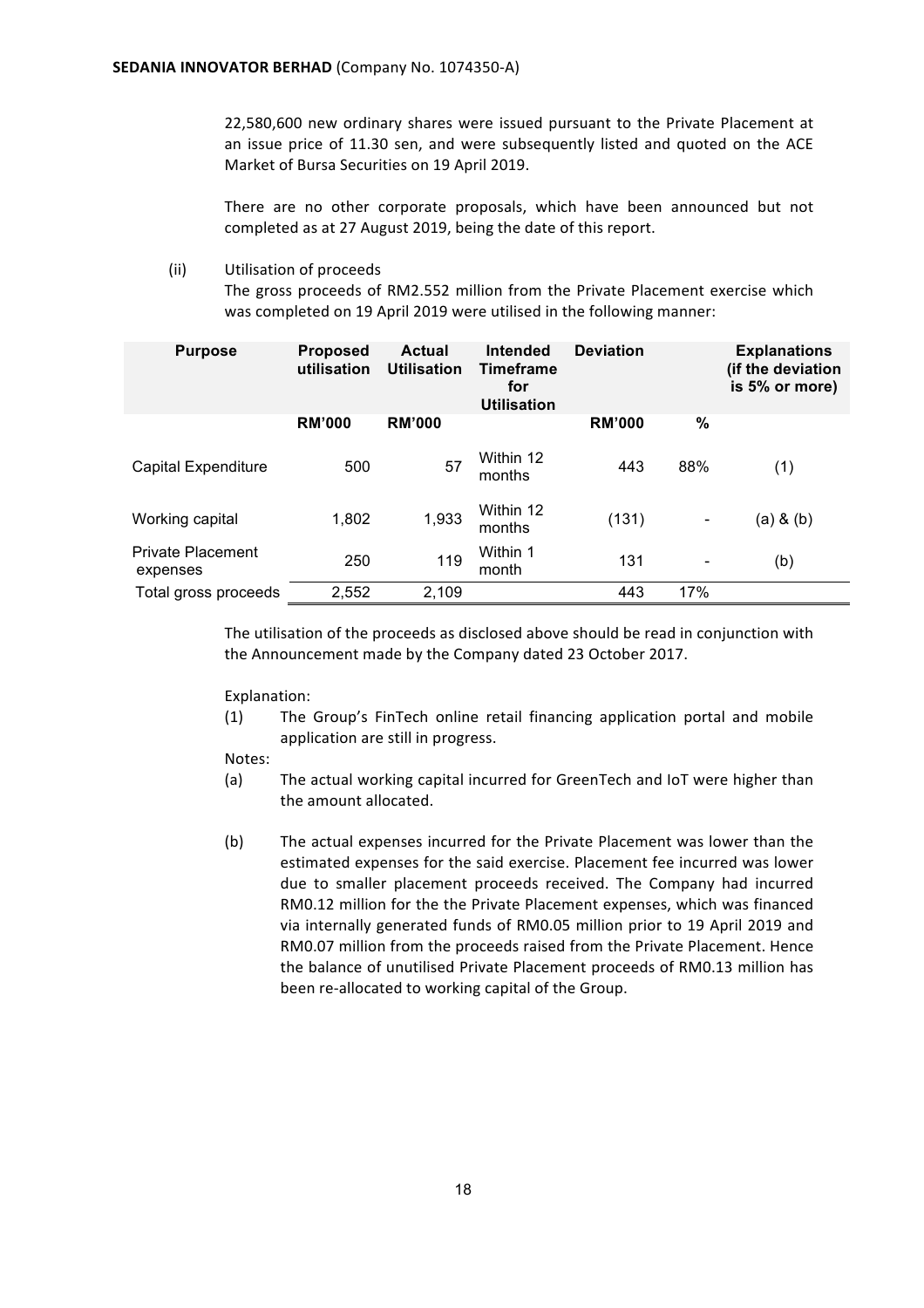#### **B7. Borrowings**

The Group's borrowings as at 30 June 2019 are as follows:

|                                           |           | As at 2 <sup>nd</sup> quarter ended 2019 |       |
|-------------------------------------------|-----------|------------------------------------------|-------|
|                                           | Long term | <b>Short term</b>                        | Total |
|                                           |           |                                          |       |
| Secured - property term loan <sup>*</sup> | 469       | 74                                       | 543   |
| Unsecured - hire purchase payable**       | 404       | 119                                      | 523   |
|                                           |           |                                          |       |
|                                           |           | As at 2 <sup>nd</sup> quarter ended 2018 |       |
|                                           | Long term | <b>Short term</b>                        | Total |
|                                           |           |                                          |       |
| Secured - property term loan*             | 548       | 74                                       | 622   |
| Unsecured - hire purchase payable**       | 56        | 19                                       | 75    |

\*The term loan is secured by a first legal charge against the Group's office premises.

\*\*The hire purchase payables of the Group as at 30 June 2019 are for the Group's motor vehicles. The portion of the hire purchase due within one (1) year is classified as current liabilities.

#### **B8. Material litigation**

SIB had announced on 18 June 2019 that its wholly-owned subsidiary, Sedania Technologies Sdn. Bhd. (formerly known as Idottv Sdn. Bhd. ("STSB" or the "Plaintiff"), via its solicitors, Messrs. Murali B Pillai & Associates, filed a Writ of Summons together with a Statement of Claim, both dated 18 June 2019, against Devices World Sdn. Bhd. ("DWSB") as the First Defendant and Mr. Cheah Hock Seng ("Mr Cheah") as the Second Defendant.

DWSB was exclusively appointed by STSB to manufacture, supply and deliver the iSNET Fire Safety Portal ("iFSP") Devices ("Device") under a Supply Agreement dated 22 December 2016 ("the Agreement") for its intended purposes and use in STSB's 'Sistem Pengawasan Kebakaran Automatik' ("SPKA") project. Mr Cheah Hock Seng is the Guarantor in respect of the said Agreement.

Pursuant to the terms of the Agreement, STSB had placed several purchase orders to DWSB which the orders shall be delivered within the agreed period. However, DWSB had consistently delayed in delivering the orders which result in DWSB liable to pay STSB the late delivery penalties stipulated in the Agreement.

STSB then issued a Letter of Agreement dated 14 June 2017 ("LOA") to DWSB which DWSB undertook to strictly comply with the terms of the LOA until the order is completed and to further compensate STSB for any delay in addition to the available rights stated in the Agreement. Nevertheless, DWSB continued to delay in their delivery of the said Devices. Hence, the Agreement is terminated on 14 May 2019 and a Notice of Demand was issued to DWSB and the Guarantor on 21 May 2019. However, DWSB and/or the Guarantor had refused to make the payment.

Due to the above, STSB is claiming from the Defendants the following:

(a) a sum of RM50,547,200.00 being the penalty and compensation for late delivery;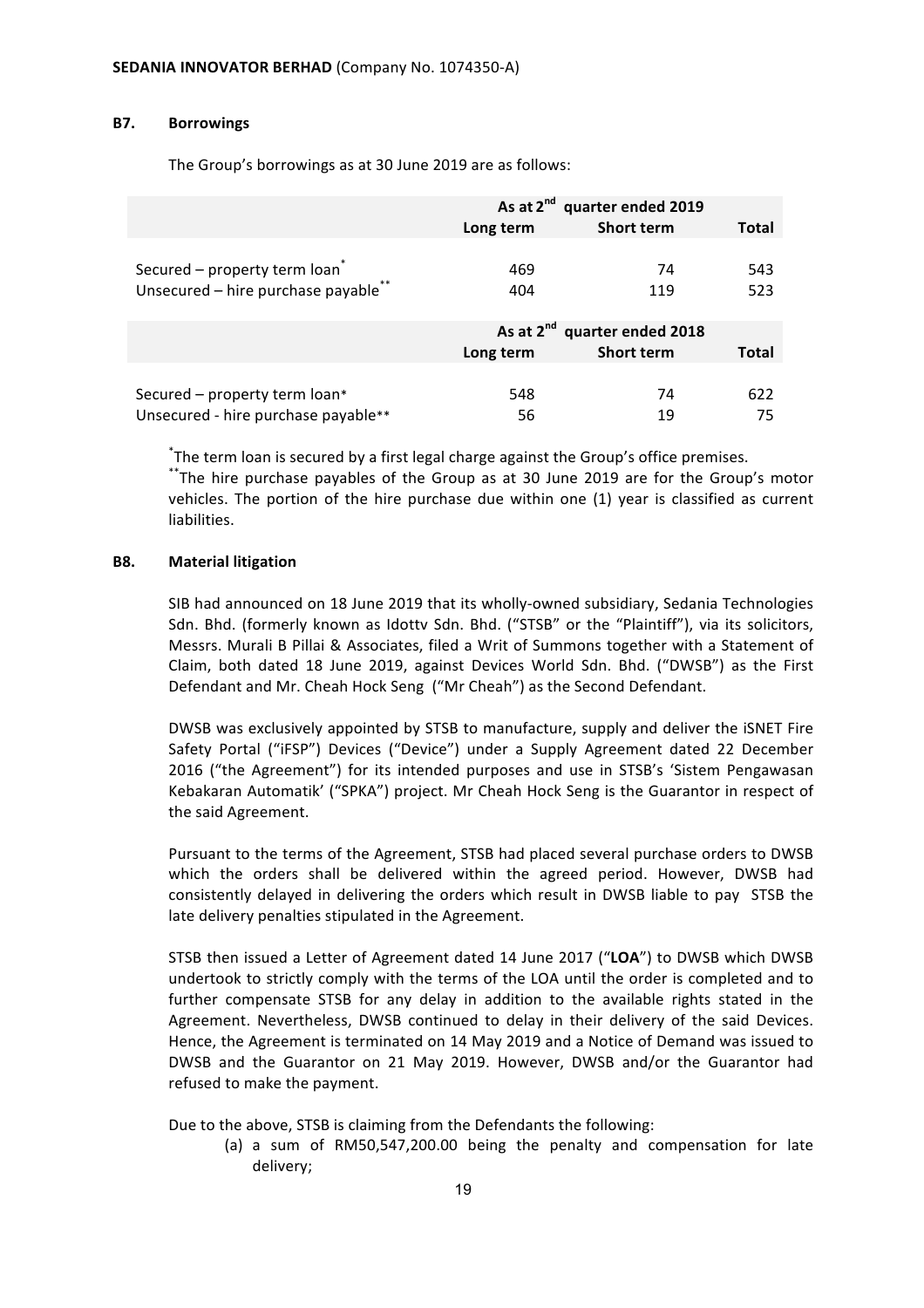- (b) general and examplary damages;
- (c) costs of this action be paid by the Defendant to the Plaintiff;and
- (d) further and/or other relief that the Court deems just and/or suitable and/or fair.

However, on 28 June 2019, a settlement was reached between parties with the Defendants agreed to make a full and final settlement of RM4,000,000 of the above mentioned Civil Suit and announced on 2 July 2019, in which:

- (a) The Defendants waived the RM2,039,180.30 owed by the Plaintiff; and
- (b) The balance sum i.e.  $RM1,960,819.70$  shall be paid by the Defendants in three  $(3)$ instalments as follows:-
	- 1. RM490,204.92 (or 25% of the said Settlement Sum) to be paid on or before 31.07.2019;
	- 2. RM490,204.92 (or 25% of the said Settlement Sum) to be paid on or before 30.09.2019; and
	- 3. RM980,409.85 (or the balance 50% of the said Settlement Sum) to be paid on or before 30.12.2019.

Subsequently, upon receipt of the commitment to settle by the Defendants, STSB had withdrawn the Civil Suit on 5 July 2019.

Payment for the first 25% of the Settlement Sum amounting to RM490,204.92 has been received on 1 August 2019.

#### **B9. Dividends**

No dividend has been paid, declared or proposed during the quarter under review.

#### **B10. Earnings per share**

(a) Basic earnings per share

The earnings per share are calculated by dividing the net profit/(loss) attributable to ordinary owners of the Company by the weighted average number of ordinary shares in issue during the period.

|                                                          | 3 months ended |                | 6 months ended |                |
|----------------------------------------------------------|----------------|----------------|----------------|----------------|
|                                                          | 30 Jun<br>2019 | 30 Jun<br>2018 | 30 Jun<br>2019 | 30 Jun<br>2018 |
| Profit attributable to owners<br>of the Company (RM'000) | 754            | (694)          | 1,255          | (671)          |
| Weighted average number of<br>ordinary shares in issue   |                |                |                |                |
| ('000)                                                   | 243,921        | 225,806        | 234,914        | 225,806        |
| Basic earnings per share                                 |                |                |                |                |
| (sen)                                                    | 0.310          | (0.307)        | 0.535          | (0.297)        |

(b) Diluted earnings per share

The diluted earnings per share are calculated by dividing the net profit attributable to ordinary owners of the Company by the weighted average number of ordinary shares in issue during the period, adjusted for the dilutive effects of potential ordinary shares from share options granted pursuant to the Employees' Share Option Scheme ("ESOS").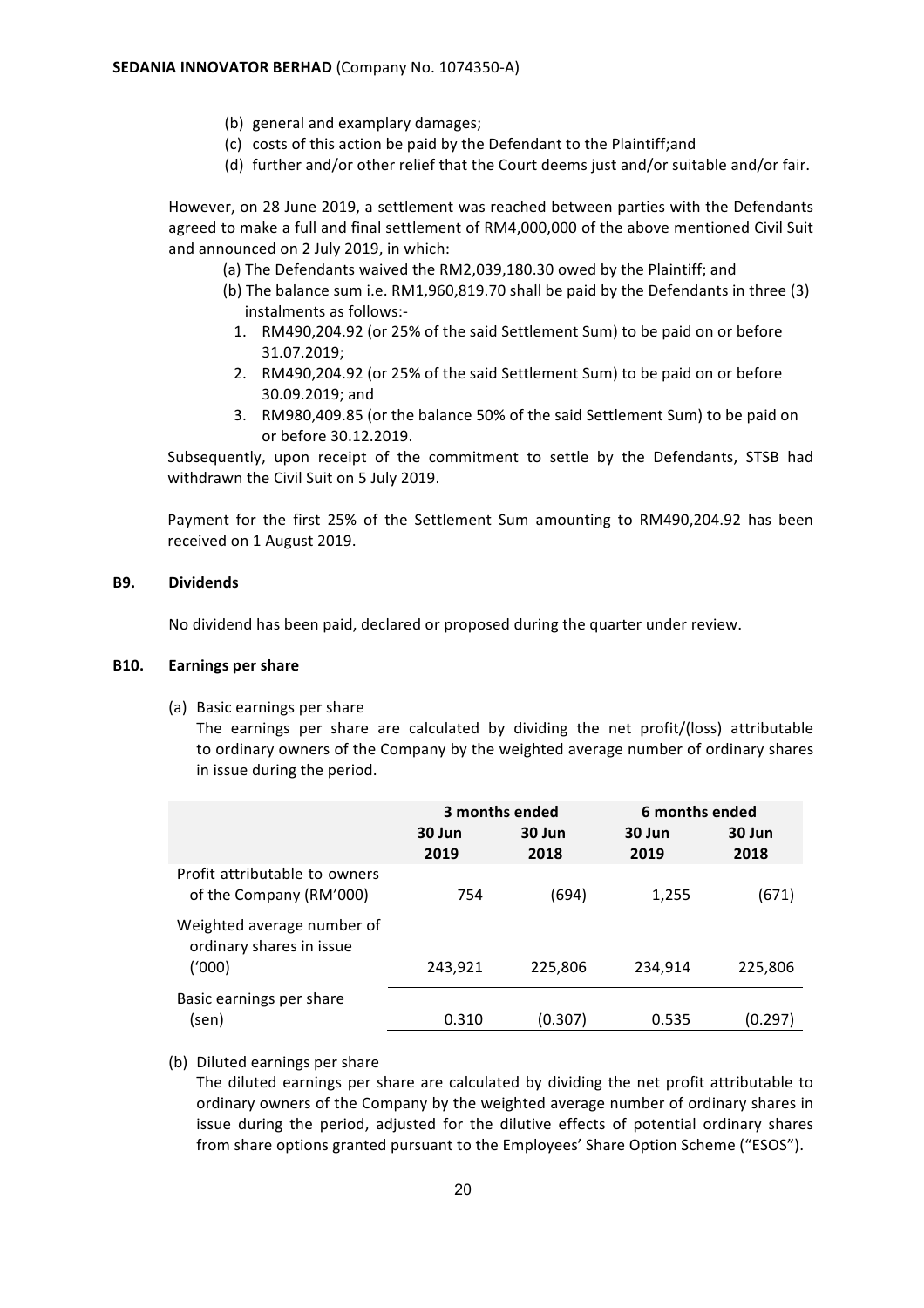|                                                                                                                    | 30 Jun<br>2019 | 3 months ended<br>30 Jun<br>2018 | 6 months ended<br>30 Jun<br>2019 | 30 Jun<br>2018 |
|--------------------------------------------------------------------------------------------------------------------|----------------|----------------------------------|----------------------------------|----------------|
| Profit attributable to owners<br>of the Company (RM'000)<br>Weighted average number of<br>ordinary shares in issue | 754            | (694)                            | 1,255                            | (671)          |
| (1000)                                                                                                             | 243,921        | 225,806                          | 234,914                          | 225,806        |
| Effect of dilution from share                                                                                      |                |                                  |                                  |                |
| options ('000)                                                                                                     | 1,664          |                                  | 1,664                            |                |
| Adjusted weighted average<br>number of ordinary shares<br>applicable to diluted                                    |                |                                  |                                  |                |
| earnings per share ('000)                                                                                          | 245,585        | 225,806                          | 236,578                          | 225,806        |
| Diluted earnings per share                                                                                         |                |                                  |                                  |                |
| (sen)                                                                                                              | 0.307          | (0.307)                          | 0.531                            | (0.297)        |

# B11. Disclosure on selected expense/(income) items as required by the Listing Requirements

Included in profit before taxation are the following expense/(income) items: -

|                                                                                                   | 3 months<br>ended<br>30 Jun 2019<br><b>RM'000</b> | 3 months<br>ended<br>30 Jun 2018<br><b>RM'000</b> | 6 months<br>ended<br>30 Jun 2019<br><b>RM'000</b> | 6 months<br>ended<br>30 Jun 2018<br><b>RM'000</b> |
|---------------------------------------------------------------------------------------------------|---------------------------------------------------|---------------------------------------------------|---------------------------------------------------|---------------------------------------------------|
| Depreciation and<br>amortisation expenses<br>(Gain)/Loss<br>foreign<br>on<br>exchange<br>realised | 340                                               | 281                                               | 595                                               | 563                                               |
| unrealised<br>Impairment loss on                                                                  |                                                   |                                                   |                                                   | 123                                               |
| receivables<br>Reversal of impairment                                                             | 22                                                | 9                                                 | 189                                               | 9                                                 |
| loss on receivables<br>Income distribution<br>received from short term                            |                                                   |                                                   | (1, 227)                                          |                                                   |
| funds                                                                                             | (93)                                              | (114)                                             | (195)                                             | (234)                                             |
| Interest expense                                                                                  | 23                                                | 8                                                 | 45                                                | 16                                                |